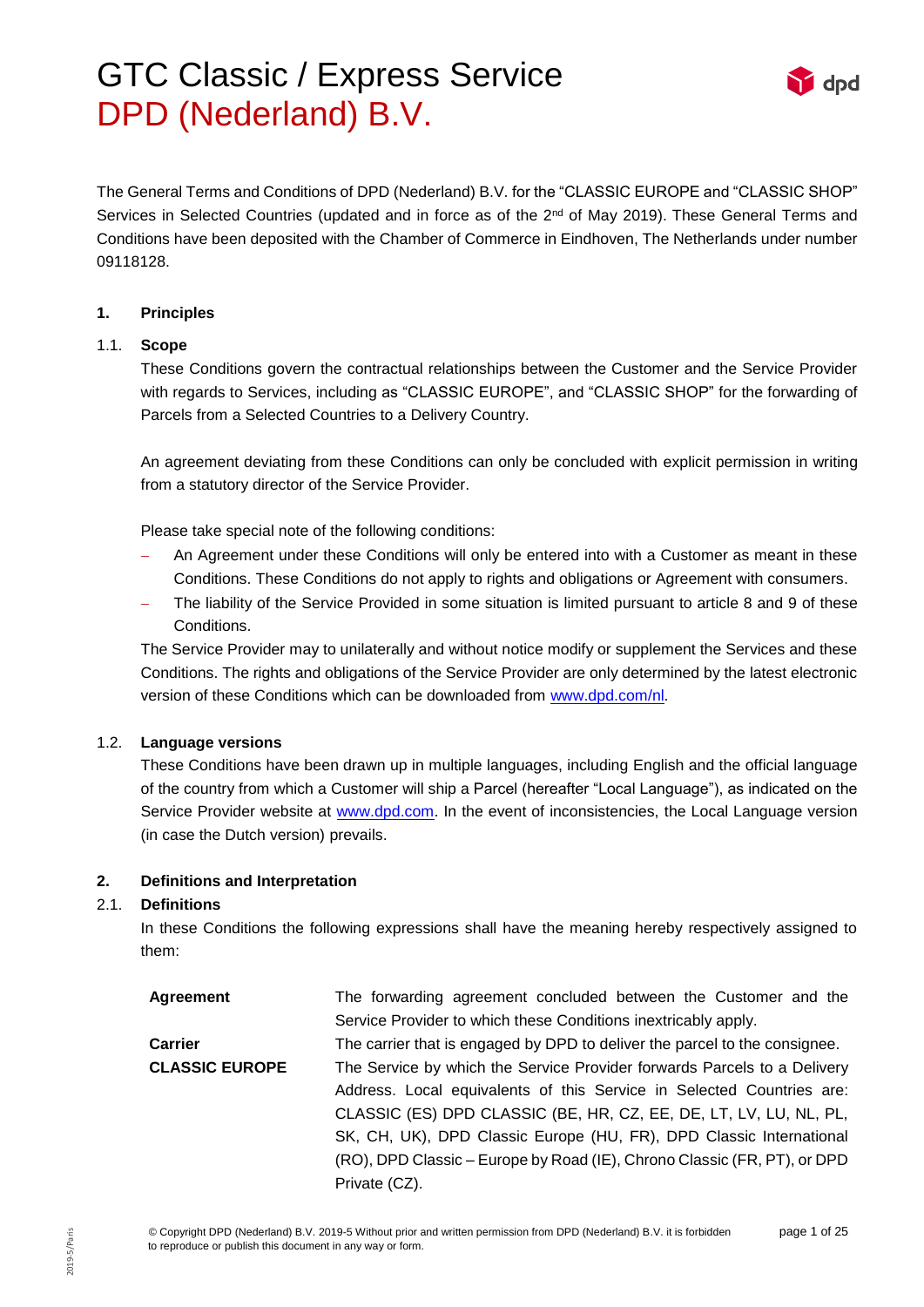

**d**<sub>nd</sub>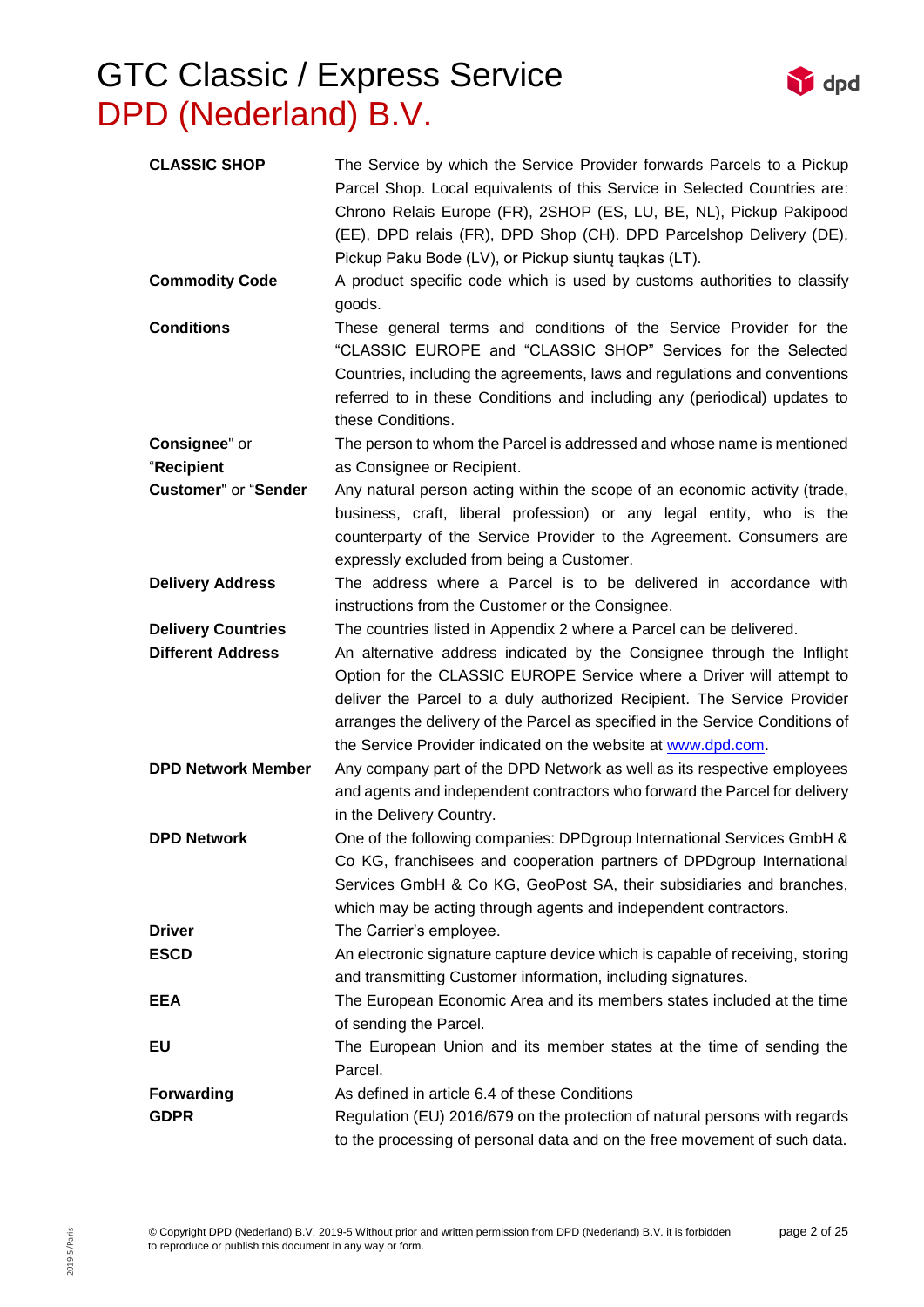

[www.dpd.com.](http://www.dpd.com/)

 $\mathbf{Y}$  dpd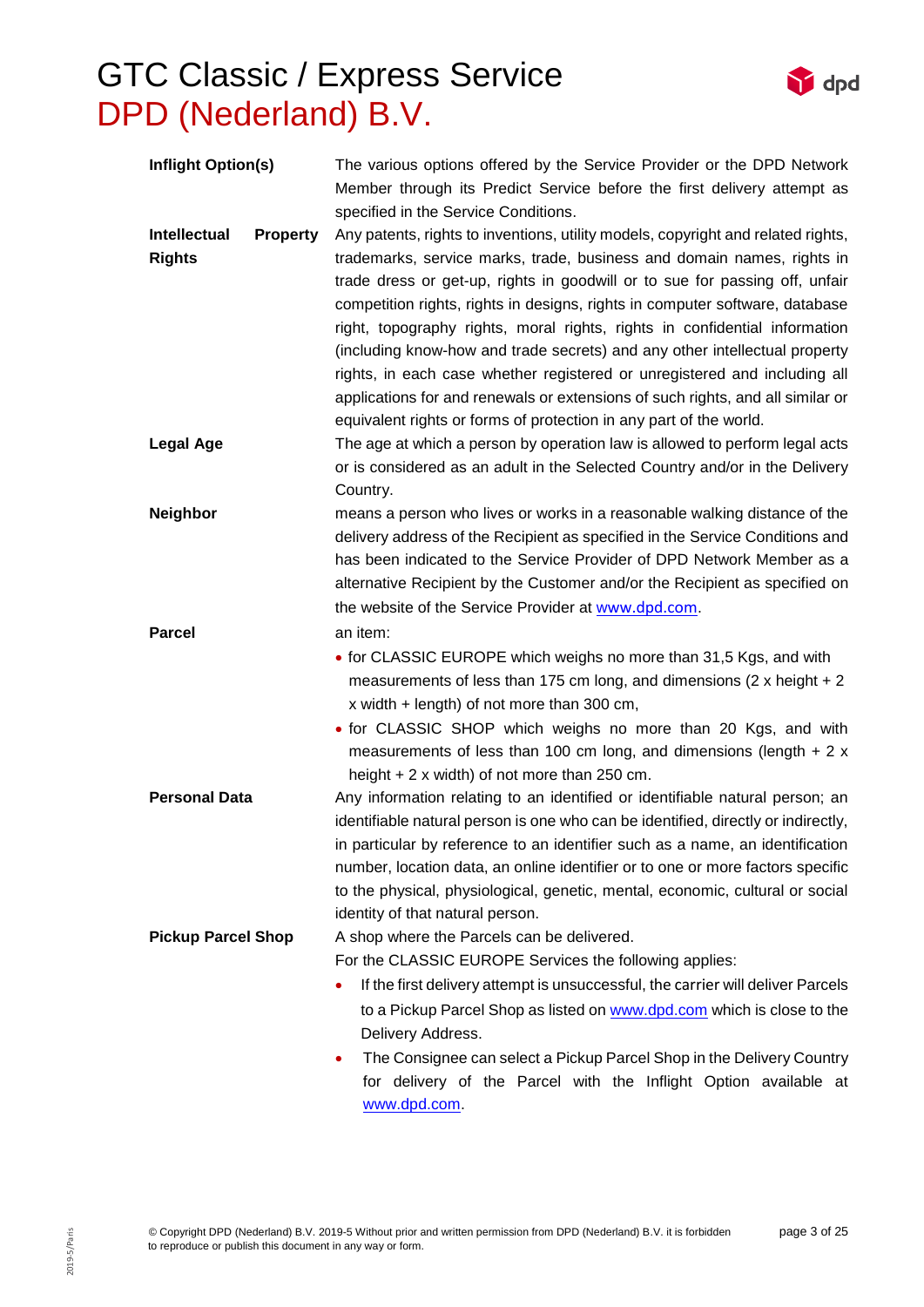for CLASSIC SHOP Services the following applies:

• The Customer can select a Pickup Parcel Shop in the Delivery Country

|                              | for delivery of the Parcel with the Inflight Option available at                           |  |  |
|------------------------------|--------------------------------------------------------------------------------------------|--|--|
|                              | www.dpd.com.                                                                               |  |  |
| <b>Predict</b>               | The Service Provider sending a mobile telephone text message, e-mail or                    |  |  |
|                              | any other form of electronic notification to the Consignee of the Parcel, with             |  |  |
|                              | an indication of the time frame in which the Parcel will be delivered, as                  |  |  |
|                              | specified in the Service Conditions.                                                       |  |  |
| <b>Safe Place</b>            | A Delivery Address which is safe, as specified in the Service Conditions                   |  |  |
| <b>Scan Record</b>           | An electronic record of the steps in the Parcel delivery process as provided               |  |  |
|                              | by the Service Provider.                                                                   |  |  |
| <b>Service</b>               | The forwarding of the Customer's Parcels by the Service Provider including                 |  |  |
|                              | the thereto related services and Inflight Options as specified at                          |  |  |
|                              | www.dpd.com                                                                                |  |  |
| <b>Service Conditions</b>    | The terms and conditions applicable to the Services. The Service                           |  |  |
|                              | Conditions can differ per Delivery Country, as specified in Appendix 2 of                  |  |  |
|                              | these Conditions and at www.dpd.com.                                                       |  |  |
| <b>Service Provider</b>      | DPD (Nederland) B.V., having its statutory seat in Oirschot (5588 HA) at                   |  |  |
|                              | Westfields 1410, The Netherlands, registered with the trade register of the                |  |  |
|                              | Dutch Chamber of Commerce under number 09118128, VAT-number                                |  |  |
|                              | NL8096.58.574B01.                                                                          |  |  |
| <b>Transportation</b>        | The label, and/or any other document affixed to the Parcel, which proves                   |  |  |
| <b>Document</b>              | the existence of an Agreement pursuant to these Conditions between the                     |  |  |
|                              | Service Provider and the Customer for the relevant Service.                                |  |  |
| <b>Selected Countries or</b> | The countries from which the Parcel can be shipped as listed in                            |  |  |
| <b>Sending Countries</b>     | Appendix 1.                                                                                |  |  |
| <b>Volumetric Weight</b>     | The space a parcel occupies in relation to its volume by applying the                      |  |  |
|                              | following formula: length (cm) x width (cm) x height (cm) / $4.000$ (cm <sup>3</sup> /kg). |  |  |

## 2.2. **Rules of Interpretation**

- a. A reference to a person is understood to be any natural person, acting within or outside the scope of an economic activity (trade, business, craft, liberal profession) or any legal entity.
- b. A reference to a party also includes its successors.
- c. A reference to a statute or statutory provision is a reference to amended or re-enacted versions thereof and related subordinate legislation.
- d. Any phrase introduced by the terms "including", "include", "in particular" or any similar expression shall be construed as illustrative and shall not limit the sense of the words preceding those terms.
- e. A reference to "writing" or "written" includes faxes and e-mails, unless expressly stated otherwise.
- f. If a timeframe is referenced, the timeframe will not include Saturday, Sunday or any other statutory holiday of the specific country.

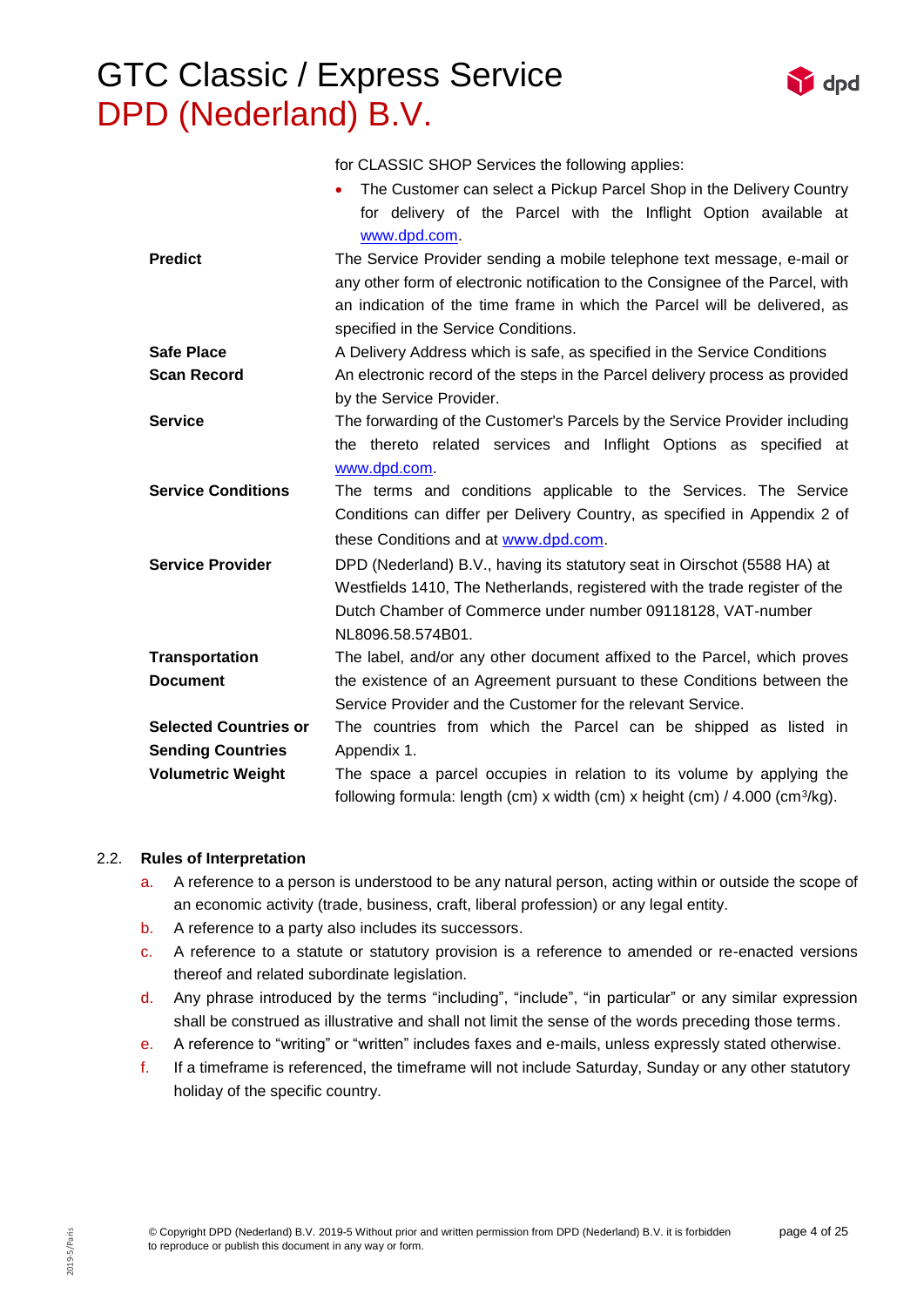

### **3. General**

- 3.1. Subject to the Customer complying with these Conditions, The Service Provider is obligated under the Agreement to perform Forwarding Services with regards to Parcels which are made available to it by the Customer.
- 3.2. The Service Provider may refuse to forward the Customer's Parcels at its discretion. The Service Provider will only provide its Services under these Conditions.
- 3.3. Terms and conditions used by the Customer will never apply to any legal relationship between the Service Provider and the Customer.
- 3.4. The Customer shall be deemed to have received, taken notice of and accepted these Conditions when the Customer places an order with or accepts a tender from the Service Provider for the provision of Services. The Customer shall ensure that the Recipient agrees with these Conditions in writing. The applicable version of these Conditions can be found on the website of the Service Provider. A copy of these Conditions will always be available at the registered seat and at every office of the Service Provider. A pdf-copy or a hard copy of these Conditions is sent or given to any Customer entering into a written Agreement with the Service Provider.
- 3.5. The Customer acknowledges that it has not relied on any statement, promise or representation made or given by or on behalf of the Service Provider which is not recorded in the Agreement. For Parcels to or any country outside of the EU, the Customer shall for each Parcel provide the Service Provider with:
	- a. a commercial invoice in the English language (including a clear and unambiguous description of the goods);
	- b. the applicable Commodity Codes for the goods;
	- c. when Parcels are not standard or permanent exports (for example, temporary exports such as repairs which will be returned to the country of origin) an advance notification of the status of the Parcel in writing;
	- d. any specific authorizations for direct representation of the Customer given to the Service Provider if required under any applicable law; and
	- e. any information required by any relevant customs authorities. The Customer shall be responsible to check the relevant information required by the relevant customs authorities and all customs documents and the Transportation Document must be accurately completed by the Customer in compliance with all relevant customs laws, rules and regulations.
- 3.6. The Customer acknowledges and agrees that:
	- a) the Customer is the only party, or a representative thereof, with a claim on the Parcel and that it is competent to enter into the Agreement either for itself or for the party it represents;
	- b) the Customer is responsible for supplying the Service Provider with adequate and accurate information;
	- c) a Parcel may be accepted or returned and remains the sole responsibility of the Customer when there is any missing data or an incomplete or incorrect invoice with regards to the contents of the Parcel; and
	- d) if the Commodity Code is missing, the Service Provider may (at its own discretion);
		- (i) use the general Commodity Code based on the description of the goods given by the Customer; or
		- (ii) hold the Parcel pending receipt of the Commodity Code from the Customer or return of the Parcel to the Customer.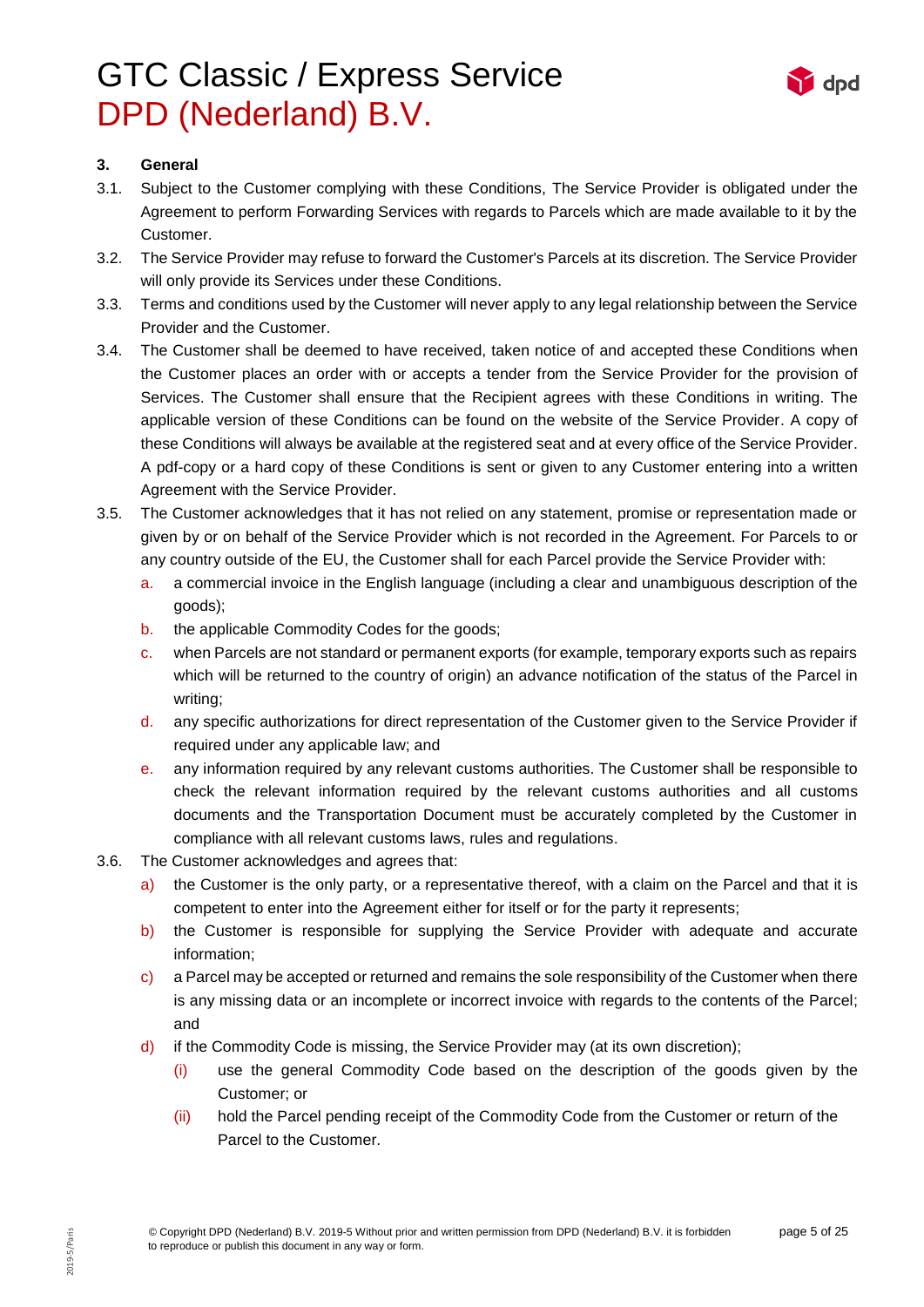

## **4. Parties**

- 4.1. The Agreement is concluded between the Service Provider and the Customer. The Customer enters into an Agreement with the Service Provider to engage the Service Provider for its Services. The way in which the Service Provider performs the services is described on [www.dpd.com.](http://www.dpd.com/) Information and data relating to the Customer must be provided to the Service Provider when opening an account or registering with the Service Provider.
- 4.2. If the Customer is not the owner of some or all of the contents of the Parcel, the Customer will be considered to be the owner under the Agreement and if any third party has a claim on the contents of the Parcel, the Customer will be considered the representative of this third party.
- 4.3. The Service Provider may have the Agreement performed by third parties, including, but not limited to DPD-franchisers and DPD Network Members. These third parties may in turn have the Agreement performed by third parties.
- 4.4. The Service Provider enters into the Agreement on behalf of itself and its directors, employees, representatives and third parties. The conditions of the Agreement apply to all legal relationship, regardless of whether such a relationship is based on an agreement, between the aforementioned parties, the Customer, Consignee and third parties.

### **5. Parcels**

### 5.1. **Maximum Dimensions**

The Customer shall ensure that each Parcel complies to the requirements for weight and dimension as found on [www.dpd.com.](http://www.dpd.com/)

The Customer is exclusively responsible for Parcel packaging, labelling and documentation as it concerns inner and outer packaging rests exclusively with the Customer and should be in accordance with the requirements as specified on [www.dpd.com.](http://www.dpd.com/) The Customer guarantees specifically that:

- $(i)$  the goods have been properly and sufficiently packaged and labelled for the intended destination, in accordance with the requirements, restrictions and limitations set out in the present Conditions and as appropriate to any operations or transaction affecting the Parcel and the characteristics of the goods, and so that the Parcel will not be lost or damaged whilst being transported, or cause injury or damage to any property or other goods. The Customer acknowledges that transportation requires packaging which protects the goods for a transportation by road and/or by air and against the stresses caused by automatic sorting equipment and mechanical handling (drop height of 80 cm on the edge, corner or side), as well as against different climatic and/or atmospheric pressure conditions and packaging which does not permit access to the content without leaving any trace;
- (ii) the Customer has checked whether commercial/sales packaging meets these requirements and that the packaging and Parcel are not damaged and/or do not show indication of damage, leakage or emission of odor. Words printed on the packaging, such as "Fragile" or "top/bottom" cannot be taken into consideration by the Service Provider and do not release the Customer from its duties;
- (iii) the labelling on the Parcel includes:
	- for CLASSIC EUROPE, the full name, address, postcode, country of the consignee and the Sender, and must also include the telephone number or mobile phone number or e-mail address,
	- for CLASSIC SHOP, the full name, address, postcode, country of the destination Pickup Parcel Shop and the Sender, plus the name of the real consignee, and must also include the telephone number or mobile phone number or e-mail address,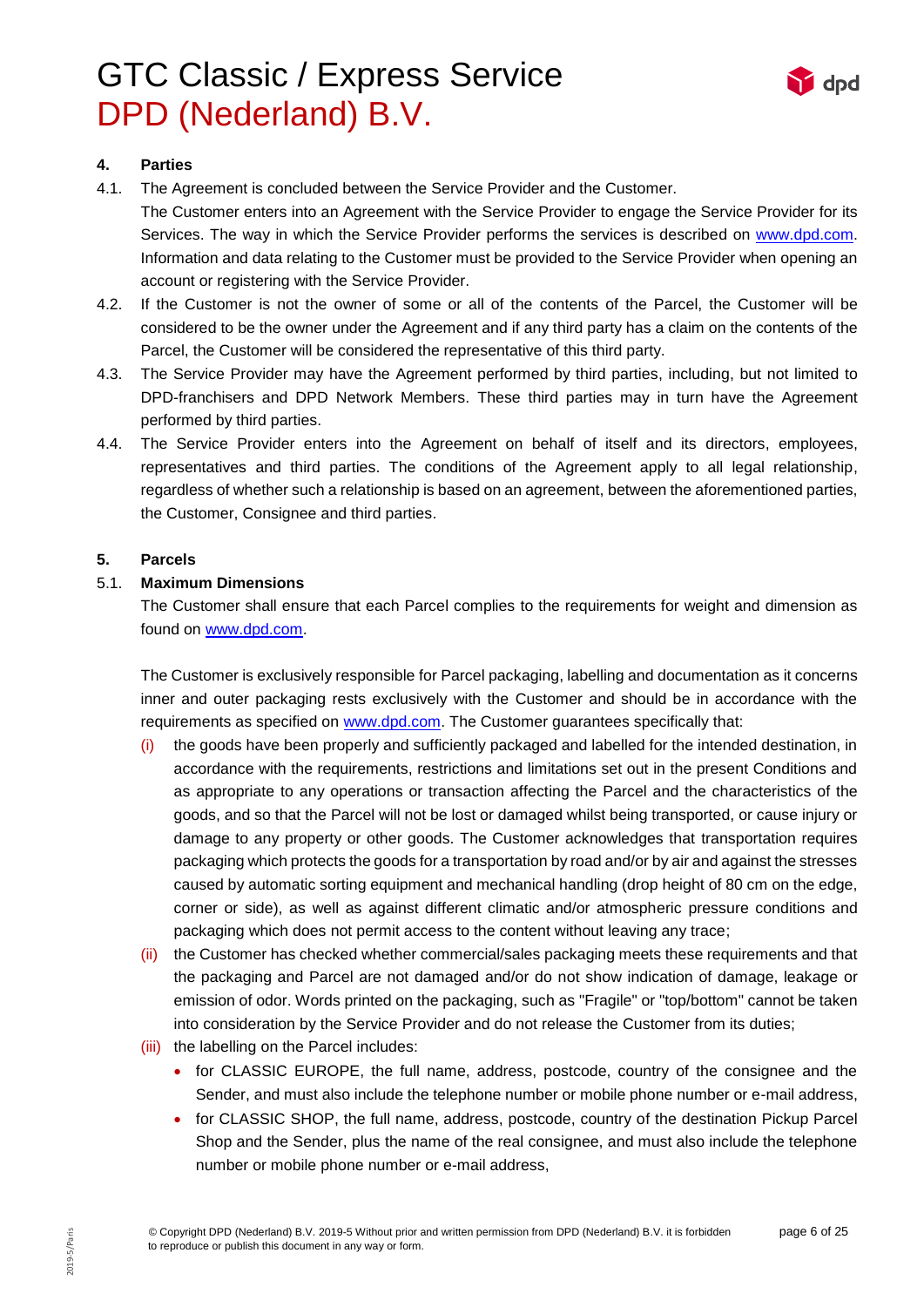

and has been made in legible and durable manner. Each Parcel must be labelled with the Service Provider's parcel label. The rules for addressing and labelling Parcels are given in detail in the Service Provider's shipping conditions available on the website of the Service Provider at [www.dpd.com;](http://www.dpd.com/)

- (iv) it has properly completed the Transportation Document using the Service Provider's forms and labels.
- $(v)$  in the case of transportation not taking place between two countries of the European Union, it has checked and complies with all relevant customs laws, rules and regulations and provided the Service Provider with all required customs documents and information. All such customs documents must be affixed to the outside of the Parcel by the Customer;
- (vi) the goods comprised in any Parcel are not subject to any licenses, permits, certificates, restrictions, embargo, or anti-dumping or countervailing laws or regulation;
- (vii) all plant, power or labor required by the Service Provider is available for loading and unloading any Parcel at any collection or delivery point specified by the Customer or Recipient;
- (viii) more generally, it has provided the Service Provider with all necessary and relevant information concerning the content(s) of any Parcel, and
- (ix) it will inform the Recipient of the delivery details of the Parcel.

When preparing the packaging and labeling of any Parcel, the Customer may use the Service Provider's information technologies tools and services. In such cases, the Customer's names and passwords supplied by the Service Provider must be stored carefully and kept secret from third parties. If the Customer uses several passwords, it is responsible for managing them and allocating them within their business. The Customer is liable for the fraudulent use of user names and passwords.

### 5.2. **Exclusions from Parcel and other limitations**

The Service Provider shall not provide Services with regards to the following goods, unless otherwise agreed by the Service Provider and only if permissible according to the Service Conditions, in particular when dealing with products marked with an asterisk ("**\***") (Customer will check the list of authorized products on the Service Provider website at [www.dpd.com\)](http://www.dpd.com/):

- (i) Parcels that are not packed and labelled in accordance with articles 5.1 and 5.2; bundled parcels in which two or more parcels are bundled together and marked with only one parcel label; parcels that exceed the dimensions referred to in article 5.1 ("**\***");
- (ii) dangerous goods, hazardous goods and flammable goods, including but not limited to: dangerous or hazardous wastes, medical wastes, hypodermic needles and syringes, (replica) firearms, (replica) weapons and parts thereof (\*), ammunitions, explosives, fireworks, chemicals, acidic, corrosive or irritant substances;
- (iii) batteries (\*);
- (iv) tobacco products (\*);
- (v) works of art, jewelry (including watches) (**\***), precious metals (including gold or silver items), precious stones, real pearls, glass or any articles (or part of them) that are made up of glass, porcelain, earthenware or other similar materials, antics, carpets, furs or any other valuables;
- (vi) cash, coins, collectable coins and stamps (\*);
- (vii) documents which can be exchanged for cash or goods (for example cheques, vouchers with a face value, credit notes, bonds, printed shares, currency paper money and negotiable instruments equivalent to cash admission tickets and gambling tickets);
- (viii) alcohol including wines, beers and spirits (\*);
- (ix) liquids of any kind (\*) and ice;
- $(x)$  televisions or monitors with screens larger than 37 cm  $(*)$ ;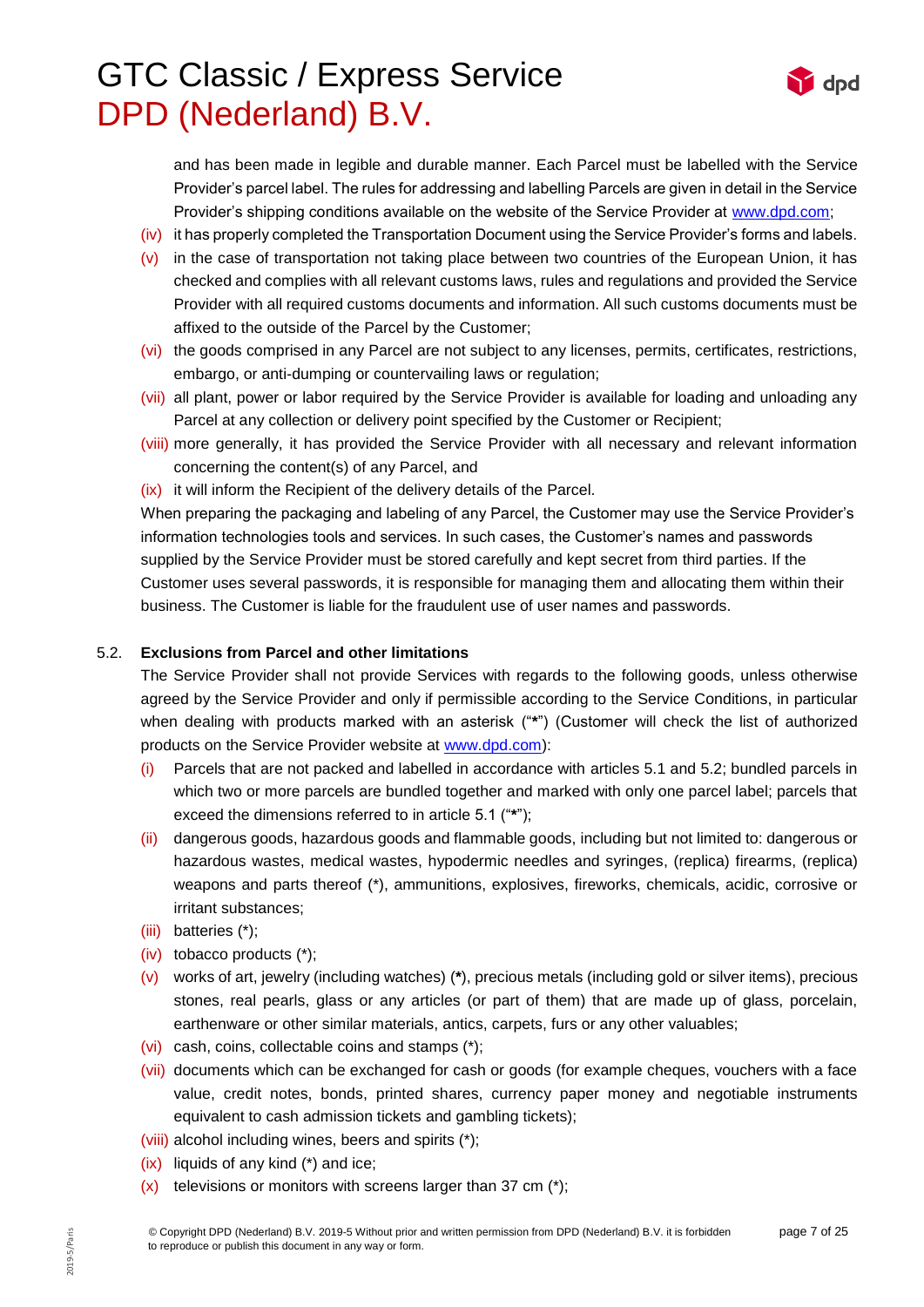

- (xi) body parts or human remains, living or dead animals, fish or birds, or any living organism of any type (including seeds, trees and plants) and frozen or perishable food;
- (xii) any goods prohibited by the law or regulation of any government or public or local authority of any country where the goods are carried;
- (xiii) any goods which require temperature-controlled transport;
- (xiv) Parcels and goods the transportation of which is subject to the obtaining of a license by the Service Provider or any DPD Network Member and/or which do not meet the requirements of the international conventions or the statutory regulations of the respective country of expedition, dispatch, Transit or destination or which require special permits (import or export);
- (xv) Parcels that require a declaration of value pursuant to Art. 24 CMR or the declaration of special interest in delivery pursuant to Art. 26 Paragraph 1 CMR; goods that require a declaration of value or a declaration of a special interest in delivery pursuant to Art. 22 Warsaw Convention / Art. 22 Montreal Convention.
- (xvi) tenders, pre-qualification dossiers in the context of allocation of contract and copies of examination papers.
- (xvii) Parcel of a higher value than the value specified in Service Conditions.

Unless the Service Provider has agreed to provide Services with regards to any of the above listed goods in writing, the Service Provider is not liable for any damages, unless such damages are the result of gross negligence or intent.

The Service Provider may impose additional restrictions depending upon the Delivery Country and the Service being provided. The Customer acknowledges that regulatory and custom clearances may be required for certain goods, which may extend the Transit time and may delay delivery.

The Service Provider may provide Services with regards to medicines and medical devices and tools upon prior and written agreement by the Service Provider within the framework of CLASSIC EUROPE and CLASSIC SHOP Services and after due assessment and acceptance by the Service Provider of the nature of the goods and provided that the Service Provider has confirmed to the Customer that the DPD Network has the capacity of providing the Services in accordance to the applicable EU's Good Distribution Practice of medicinal products for human use and any other applicable laws and regulations. The Service Provider may require that the Services trigger the provisions and control of additional documents on top of the Transportation Document. Customer shall be responsible for the proper packaging and labelling of the shipped medicines in accordance with all applicable laws, regulations, good practices and recommendations, and in any case with the Service Provider's relevant instructions.

Any acceptance by the Service Provider to provide Services with regards to dangerous goods can only proceed on the basis of a prior written notification by the Service Provider to the Customer after due assessment by the Service Provider of the class of transported dangerous goods and destination of the relevant dangerous goods. Customer shall be responsible for and shall ensure and warrant that the dangerous goods to be shipped are packed and labelled in accordance with and abide by all relevant laws and regulations applicable at the places of handing over and delivery of the Parcel, as well as during the Transit and storage. In any case the Parcels containing dangerous goods must comply with the International Civil Aviation Organization (ICAO) Technical Instructions for the Safe Transport of Dangerous Goods by Air, the International Air Transport Association (IATA) Dangerous Goods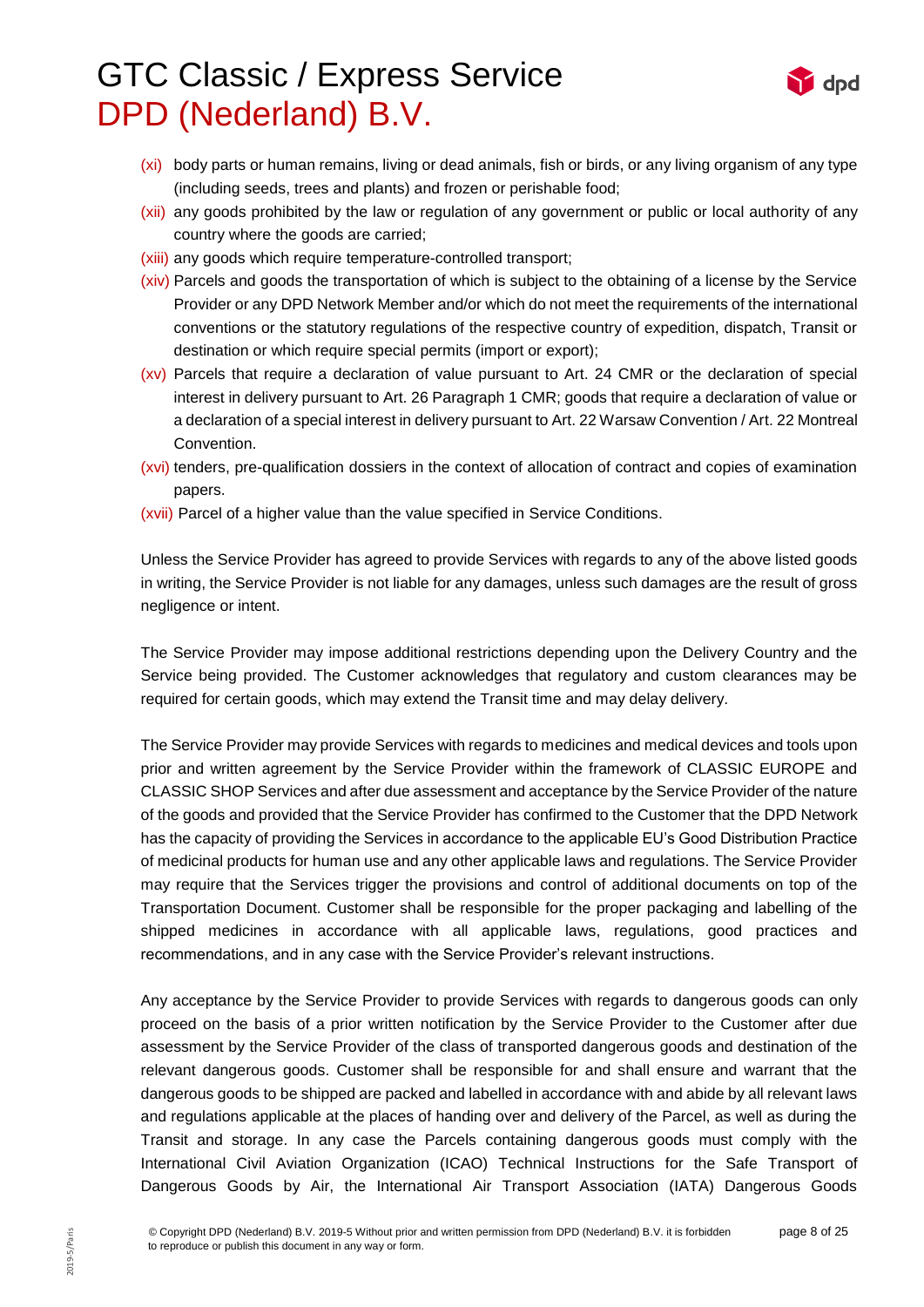

Regulations, and if carried by road with the European Agreement concerning the International Carriage of Dangerous Goods by Road (ADR), and in any case with any instruction given by the Service Provider for the forwarding of the dangerous goods shipped by the Customer. Customer will be solely liable for this and the information provided to the Service Provider in respect of the shipped dangerous goods and shall hold the Service Provider harmless against any claim brought by any person in that respect.

### 5.3. **Customer's duties to notify**

Before handing over the Parcel to the Carrier, the Customer will check the Parcel and inform the Service Provider of any exclusions as meant in article 5.2. The Service Provider does not check the Parcels for exclusions.

ln cases of doubt, the Customer must also inform the Service Provider and seek its decision in accordance before handing over the Parcels to the Carrier. If it does not do so, the Service Provider will assume that no exclusions as meant in article 5.2 apply.

If the Service Provider becomes aware of an exclusion pursuant to article 5.2 or if specific circumstances suggest that this may be the case, the Service Provider reserves the right to decline to provide (further) Services or to take other appropriate measures to avert any damages. The Service Provider further reserves the right to refuse to provide Services for any other reasons of security or safety. In such a case and where Parcels are rejected by the Service Provider due to a breach by the Customer of the above referred exclusions, restrictions and limitations, the Service Provider reserves its right to charge administrative fees as well as transportation and handling costs of returning goods, where applicable, to the Customer.

The Customer is liable for any direct or indirect loss incurred by the Service Provider and/or any DPD Network Member involved in the provision of Services with regards to a Parcel which is excluded pursuant to article 5.2 or in cases where the Customer fails to provide the notification as meant in this article 5.3.

## 5.4. **Opening and inspecting Parcels**

The Service Provider and DPD Network Member involved in the provision of Services reserves the right, at its discretion, at any time, without notice and without being liable for any damages, to open and inspect all Parcels to check whether these Parcels are dangerous, incompatible with Service Provider's network or meet the requirements to be forwarded to the Delivery Country within Service Provider's standard procedures, customs, declarations and handling methods and in compliance with all laws, and in particular:

- a. for the purposes of safeguarding the content of a damaged Parcel;
- b. for the purposes of determining the Recipient or Sender of a deliverable Parcel which cannot otherwise be ascertained;
- c. for the purposes of averting hazards posed to people or property by a Parcel;
- d. for the purposes of fulfilling a statutory provision or an official order;
- e. for the purposes of determining whether the parcel contains perishable goods and/or any other good excluded from transportation under the present Conditions.

Except where any applicable law or regulations prescribe, the Service Provider and DPD Network Member are not under any obligation to check the content of Parcels. The Customer acknowledges and agrees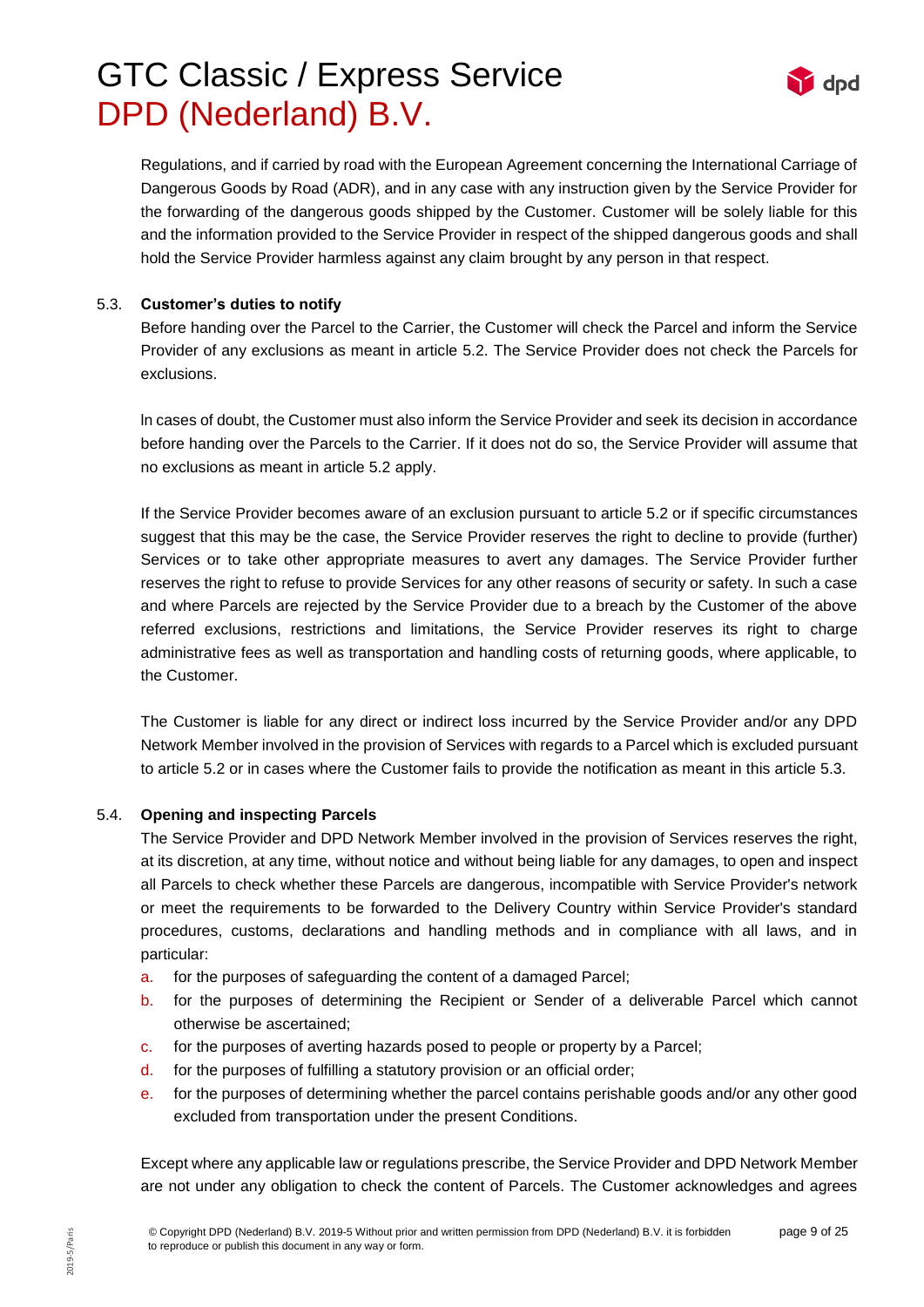

that the Service Provider and DPD Network Member involved in the Service may check the Parcels with X-rays.

The Customer waives any claim against the Service Provider and DPD Network Member for damage and/or delay deriving from such opening, examination and checks. The Customer will reimburse the Service Provider for any costs and expenditure incurred by opening the Parcels.

#### 5.5. **Returning Parcels**

ln the event delivery is not possible by the Carrier due to insurmountable obstacles (wrong address, nonlocated Recipient, inaccessible delivery place, non-acceptance of the Parcel by the Consignee, nonpayment of the price of the goods in case of cash-on-delivery) or if the contractual number of delivery attempts, as specified in the Service Conditions, has been performed without success, the Service Provider may return the Parcel to the Customer on the following conditions (unless stated differently in the Service Conditions):

- a. In case of Forwarding Services between European Union members: Immediately, without seeking any instructions from the Customer;
- b. With payment of customs duty (when applicable): after 14 calendar days if payment of customs duty is not possible due to a lack of instructions and/or for other reasons.

The Customer will reimburse the Service Provider for any costs and expenditure incurred through returning the Parcel.

#### <span id="page-9-0"></span>5.6. **Disposal of parcels**

ln the event of insurmountable obstacles to provide the Services (see article 5.5), including when the Parcel cannot be returned by the Carrier, the Service Provider may, after any compulsory period of storage, to dispose of the goods in the following cases (unless stated differently in the Service Conditions):

- a. If the Service Provider or any other DPD Network Member involved in the Services is unable to seek instructions due to lack of information or if it is unable to identify the Customer and/or the Recipient. The Customer or the Recipient will be deemed to be unidentifiable if neither can be reached or identified within a time frame of 30 calendar days;
- b. If the goods in question are perishable; if the goods pose a hazard to people or property; or if this is required in compliance with an official order.

The Customer will reimburse the Service Provider for any costs and expenditure incurred through their disposal.

#### 5.7. **Destruction of parcels**

If the preconditions set forth in article 5.6 apply, unless stated differently in the Service Conditions and specified on the website of the Service Provider via [www.dpd.com,](http://www.dpd.com/) the Service Provider and any other DPD Network Member involved in the Service will reserve the right, after any compulsory period of storage, to arrange the destruction of the goods if they cannot be disposed of or sold and provided that doing so is not in violation of the Customer's interests as may be apparent to the Service Provider.

If the Service Provider is unable to seek instructions due to lack of information or if it is unable to identify the Customer and/or the Recipient within 30 calendar days (see article [5.6\)](#page-9-0), the Service Provider will wait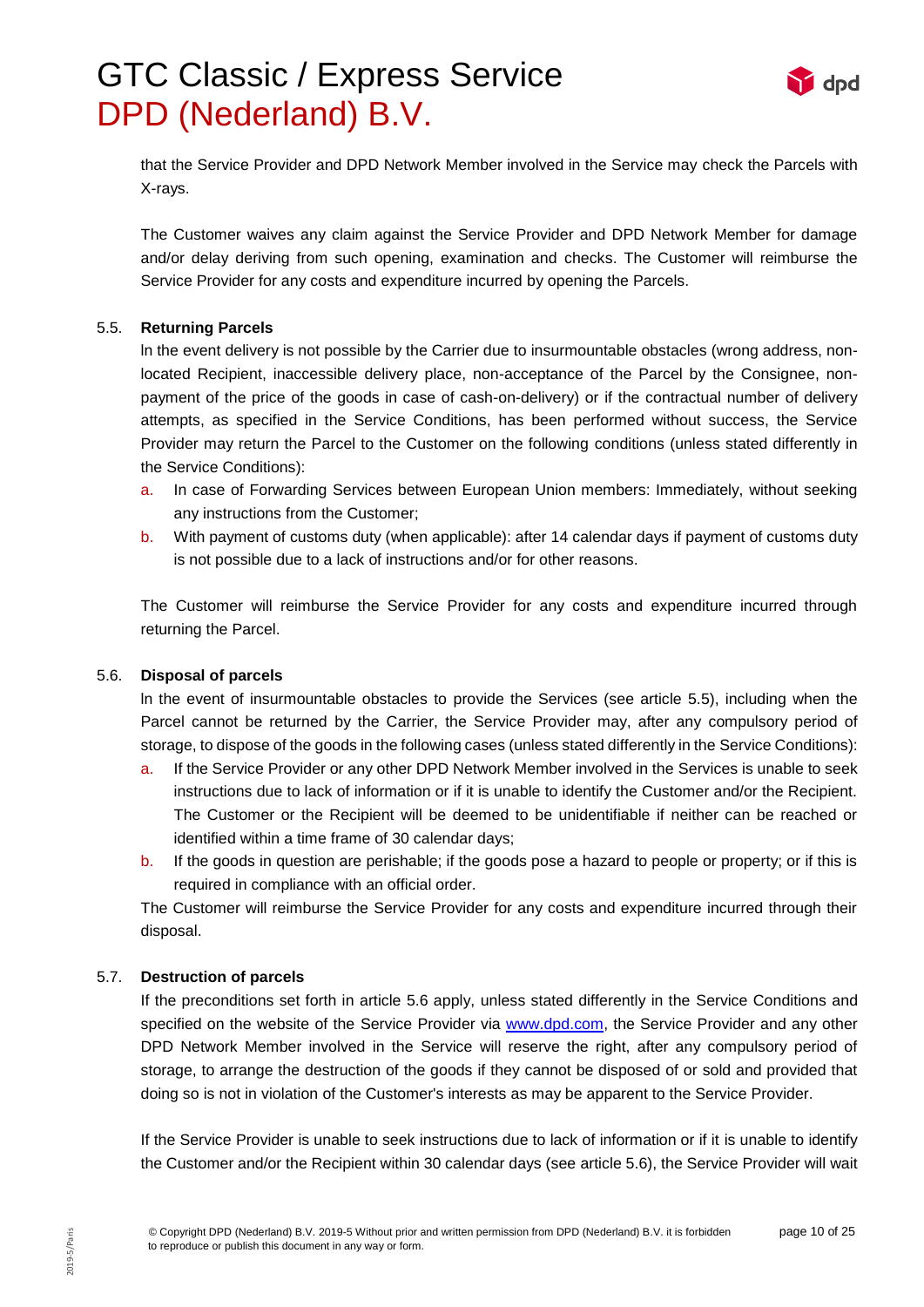

for an additional period of 30 calendar days. This additional period will not apply in the case of perishable goods, goods which pose a hazard to people or property, or in the event of an official order.

The Customer will reimburse the Service Provider for any costs and expenditure incurred through their destruction.

#### 5.8. **Customs clearance**

Customs clearance is handled as follows, unless stated differently on the website of the respective Service Provider under [www.dpd.com.](http://www.dpd.com/) It is the Customer's liability and undertaking to abide by all relevant laws, rules and regulations in all countries concerned when a Parcel crosses borders and shall give rise to customs clearance. The Customer authorizes and places orders with the Service Provider, in accordance with Article 18 and further of the Union Customs Code (Regulation no. 952/2013/EU), against the agreed remuneration, to draft and submit declarations as prescribed in the customs legislation - and where possible in other legislation - 'in the name and for the account of' the Customer. The Service Provider may at its own discretion engage third parties for their service in the performance of this article 5.8. The Service Provider will charge additional fees for such services and may request an advance The Service Provider may suspend all customs clearance actions until this advance is paid by the Customer.

This authorization and order apply to the shipment of goods presented by/on behalf of the Customer, for which the Customer has provided the Service Provider with the records/information. This authorization and order comprise all acts and communications up to and including the completion of the verification of the declaration and communication of the amount of the customs debt.

Furthermore, the Customer authorizes and order the Service Provider to:

- a. submit requests for repayment/remission as well as to submit written objections relating to data incorrectly stated in the declaration compared to the information supplied when the order was placed;
- b. to proceed, at the request of the Customer, to submit request for repayment/remission as well as to submit written objections, because incorrect information was supplied when the order was placed;
- c. to submit written objections in relation to corrections up to the completion of the verification of the declaration.

The submission of other requests, objections and the lodging of appeals must be agreed separately on a case-by-case basis.

In connection with the authorization, the Customer shall submit to the Service Provider proof of the existence of its company, the current location and which persons are authorized to legally represent the company (for example, a current extract of the company's registration in the Trade Register or a statement from the company that shows the authority of the person granting the power of attorney).

The Customer indemnifies the Service Provider against all claims relating to the customs clearance.

#### **6. Services of the Service Provider**

6.1. Selection of the Service Provider Service by Customer The Customer shall select one of the following Services: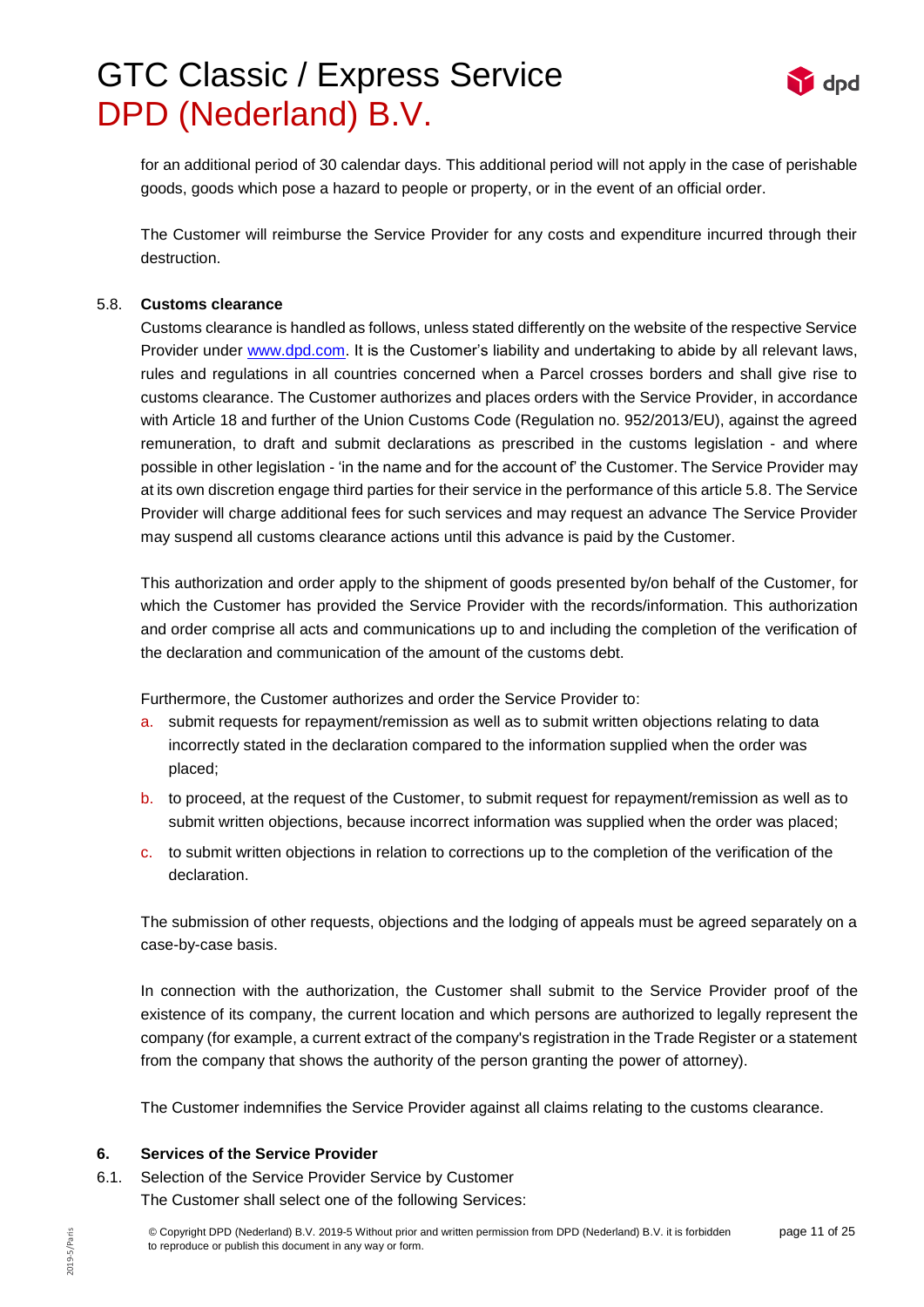

- "CLASSIC EUROPE"
- "CLASSIC SHOP"

The selected Service will be indicated on the Transportation Document.

The respective features, Services and options related to any of the "CLASSIC EUROPE" and "CLASSIC SHOP" Services are published and can be found on the website of the Service Provider at [www.dpd.com.](http://www.dpd.com/)

The Customer must also indicate on the Transportation Document:

- a. In case of CLASSIC EUROPE Service: the name and address of the Recipient.
- b. In case of "CLASSIC SHOP Service: the name of the Recipient and the name and address of the Pickup Parcel Shop where the Parcel must be delivered.

Should the Customer intend to request special Services and/or request Services with regards to Parcels containing goods subject to the limitations and exclusions listed in article 5.2 above, the Customer must contact the Service Provider for information and, as the case may be, prior and written agreement prior to making any such Parcel.

### 6.2. **Receipt of Parcel**

Upon receipt of Parcels with Transportation Documents attached, the Service Provider will scan the Parcel. This will produce a Scan Record as evidence of receipt of the Parcel. Neither the Scan Record nor the document shall be evidence of the nature, quantity or weight of the goods at the time received by the Service Provider.

#### 6.3. **Delivery and excluded areas**

Delivery areas and excluded areas (places and postal codes) are defined for the CLASSIC EUROPE and CLASSIC SHOP Services and can be viewed at [www.dpd.com.](http://www.dpd.com/) Customer must check this before preparing any Parcel and take all necessary information measures vis-à-vis the intended Recipient. If the Service selected by the Customer is not available for a specific delivery area, the Parcel will be returned to the Customer at the Customer's entire costs and the Service Provider shall not be liable therefore in any manner.

#### 6.4. **Forwarding Services**

The Services shall commence when the Parcel is received by the carrier engaged by the Service Provider whether at the point of collection or on the Service Provider's premises. The Service Provider may forward a Parcel by any means of conveyance and by any route.

As specified in the Service Conditions the Services shall end (unless otherwise previously determined):

- a. when the Parcel is offered by the Carrier for delivery in accordance with article 6.5;
- b. or when the Parcel is stored by the Service Provider or DPD Network Member after the latest attempt of delivery by the Carrier as specified in the Service Conditions:
	- I. in order to "await further instruction" and such instructions are not given; or
	- II. in order to "be kept until called for" and if the Parcel is not called for within a reasonable time.

After the end of the Services, the Service Provider shall organize the storage of such Parcel at the Customer's sole risk and arrange for the return or disposal of the Parcel pursuant to article 5.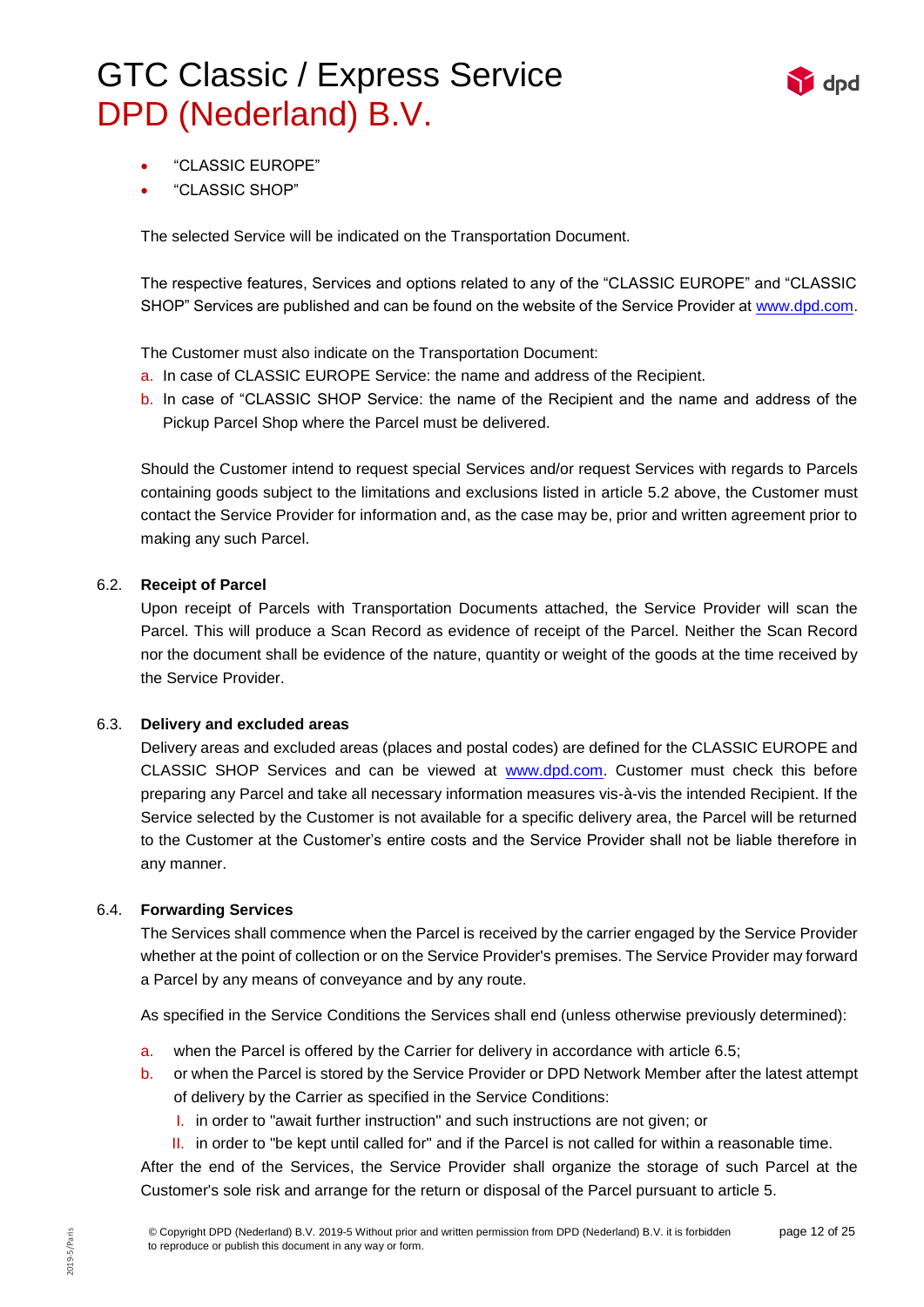

The Service Provider is not liable for any claim relating to the lawful seizure or detention of Parcels or of any goods by customs or other governmental authorities.

#### 6.5. **Principles of delivery**

Parcels will be delivered by the Carrier engaged by the Service Provider pursuant to the following conditions, depending on the Service:

- CLASSIC EUROPE,
- CLASSIC SHOP,

on working days (Monday to Friday) following pickup in each case by the Carrier. Delivery for the CLASSIC EUROPE and CLASSIC SHOP Services can take place on Saturday depending on the Delivery Country (this information can be found at [www.dpd.com\)](http://www.dpd.com/).

The Transit time and delivery time presented by the Service Provider are indicative and no rights can be derived therefrom.

The CLASSIC EUROPE Service includes the Predict service, without additional charge, which enables the Recipient to become aware of the expected delivery date and timeframe defined per Delivery Country as described on the website of the Service Provider at [www.dpd.com.](http://www.dpd.com/) The Predict service can only be activated if the Customer provides the Service Provider with the Recipient's e-mail address and/or phone number.

All Services allow the Customer and Recipient to monitor the Transit of the Parcel using the track and trace function on the Service Provider's website at [www.dpd.com.](http://www.dpd.com/)

For CLASSIC EUROPE Service, redeliveries and new delivery attempts are carried out up to the related contractual number as described in the Service Conditions at [www.dpd.com.](http://www.dpd.com/)

### 6.6. **Handover of the Parcel**

Except in case of Delivery in a Safe Place, the Service Provider may require the Recipient of a Parcel to be of Legal Age, if required in the Sending and Delivery Countries, and to sign an ESCD or any other required instruments as proof of delivery of the Parcel. The Customer and the Recipient accept the confirmation of receipt of the Parcel with the use of electronic device and is not entitled to any claims related to the confirmation of delivery of the Parcel with the use of electronic device. Any record of the Recipient's signature obtained by the Service Provider shall be conclusive evidence of the delivery of the Parcel. In case of Delivery in a Safe Place, the Delivery Scan Record shall be evidence of delivery of the Parcel.

The Parcel is handed over to the Recipient or another person who is located at the exact deliverable Recipient address. The Carrier is not obligated to assess whether this person is actually authorized to receive the Parcel. The Carrier may request specific information or evidence at the time of delivery as indicated in the Service Conditions. For CLASSIC EUROPE Service, if delivery must be made principally or alternatively to a Neighbor, a Safe Place or a Different Address, the Carrier is not obligated to assess whether the Recipient at this alternative place or address is duly authorized to receive the Parcel. Any person at those locations shall be deemed as authorized.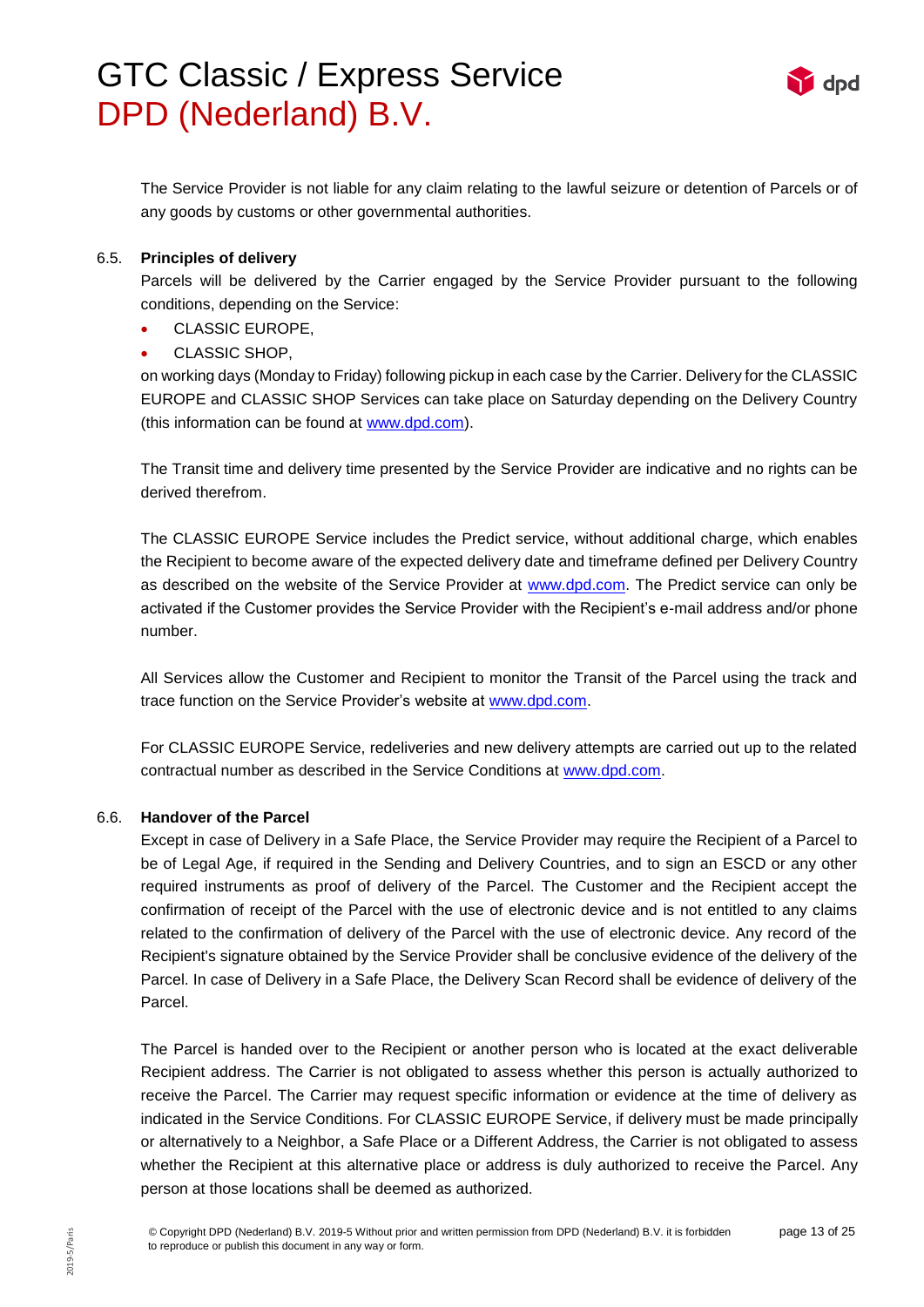

When a Parcel is delivered to hotels, hospitals, universities, government offices or installations, or other facilities where there is a mail room or central receiving area, the Parcel may be delivered to the mail room or central receiving area, unless otherwise authorized and agreed by the Service Provider until shipment of the Parcel.

### 6.7. **Cash-on delivery Parcels**

Depending on the Delivery Country as specified on the website of the Service Provider at [www.dpd.com,](http://www.dpd.com/) cash-on-delivery Parcels are delivered exclusively against payment of the price of the goods and any other duties and taxes where applicable.

The conditions of delivery and conditions of payment are precisely described on the Service Provider website at [www.dpd.com](http://www.dpd.com/) and in the Service Conditions.

The Customer must indicate its bank account number and provide the Service Provider with all requested documents before the delivery by the Carrier at the latest. Upon successful delivery, the amount collected from the Recipient will be transferred to the bank account of the Customer as soon as practicable according to the Service Conditions. The transfer will be made with reference to the Parcel label number [or the Transportation Document number] and, if known, the intended purpose.

#### 6.8. **Returns**

The conditions and terms of the returns of Parcels upon Consignee's decision can be found on the website of the Service Provider as specified in the Service Conditions at [www.dpd.com.](http://www.dpd.com/) Returns are available for a fee to be charged to the Customer.

## **7. Pricing and Payment**

## 7.1. **Services price**

The amount of charges will be agreed between the Service Provider and the Customer based on and applying Service Provider's standard price list in force available on the website of the Service Provider at [www.dpd.com](http://www.dpd.com/) or communicated by the Service Provider to the Customer upon request or based on the price list specifically agreed between the Customer and the Service Provider. Price calculations and quotations made by the Service Provider will be based on the quantity information supplied by the Customer and these Conditions. Regardless of the application of the article 5.4, the Service Provider reserves the right to amend prices if information provided by the Customer is incorrect, in particular in case of improper weight calculation and/or size calculation by the Customer.

ln the absence of an individual agreement, the Service Provider's standard price list shall apply. The prices valid on the day of receipt of the Parcel apply. For cases in which the weight determines the price, the weight established by the Service Provider at the shipping depot is taken as the basis for calculating the price.

#### 7.2. **Surcharges**

Where applicable, the Service Provider reserves its right to invoice the Customer, at the level published on the website of the Service Provider at [www.dpd.com,](http://www.dpd.com/) the following surcharges including but not limited to:

#### a. fuel surcharge,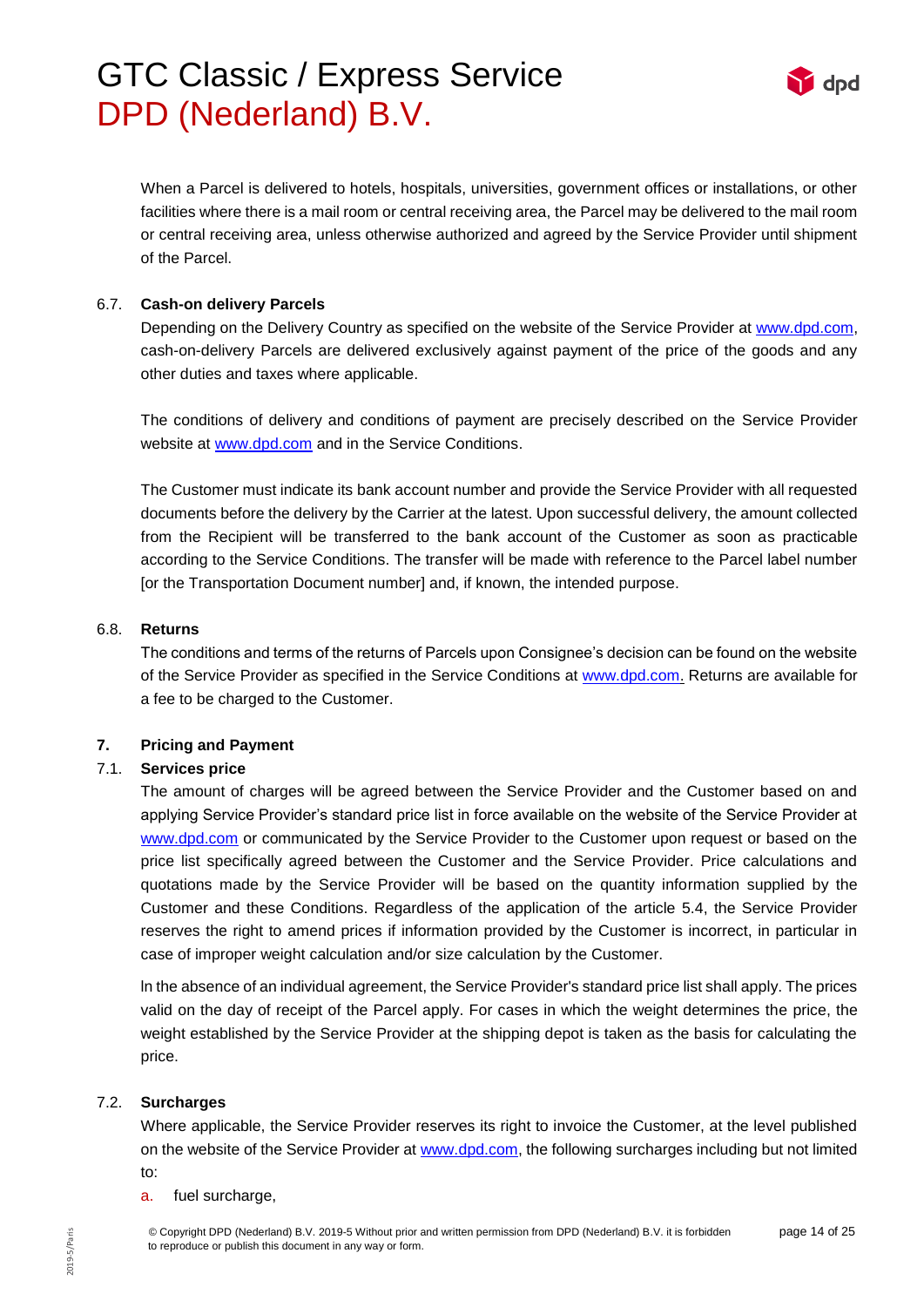

- b. road toll,
- c. in the absence of any or inadequate packaging or labeling of the Parcel,
- d. oversized and/or overweight Parcels,
- e. other surcharges in accordance with the Conditions available on the website of the Service Provider at [www.dpd.com.](http://www.dpd.com/)

#### 7.3. **Charges, Taxes and fees**

The Customer is liable for transport fees, costs, expenses, taxes, duties, general average deposits or contributions and other charges and must reimburse the Service Provider for them. This also applies if they are to be paid by the Recipient or if they are caused by that party, and if these amounts are not paid by the Recipient to the Service Provider upon the first request for payment.

- a. The Service Provider's charges for organization of carriage and other services shall be payable by the Customer; however, the Service Provider shall also have the right to demand and obtain payment from the Sender (if different from the Customer) or the Recipient, or from any other person who may be liable to pay the charges.
- b. Payment of Service Provider's charges is due no later than the date specified on Service Provider's invoice/statement or such other period as may be expressly agreed with the Customer in writing by an executive director of the Service Provider. If any payment under the Agreement is overdue then, without prejudice to Service Provider's other rights and remedies, the Customer shall pay interest on the overdue amount as specified on the Service Provider's standard price list (whether before or after judgment) at a rate specified on the website of the Service Provider at dpd.com, such interest will accrue on a daily basis, from the due date for payment until payment is made in full.
- c. The Service Provider reserves the right to charge the higher of (i) Volumetric Weight; or (ii) real weight for all Parcels.
- d. A claim or counterclaim by the Customer shall not be made the reason for deferring or withholding payment or monies payable, or for refusing to reimburse liabilities incurred by the Service Provider.
- e. The Service Provider shall be entitled at any time and from time to time to increase Service Provider's charges for organization of carriage or other services by giving to the Customer not less than 30 days prior written notice to accord with increases in relevant costs of Service Provider's business including but not limited to, fuel, congestion charges, license fees, postal fees and labor.
- f. All amounts payable by the Customer are subject to Value Added Tax which shall be charged at the applicable rate.
- g. In the event that the Service Provider pays or agrees to pay to any third party any duty and/or taxes and/or levy in respect of any Customer's goods:
	- (i) the Service Provider shall do so on the sole basis that in doing so it is acting as the Customer's fully authorized agent;
	- (ii) whether or not delivery of the goods is made to the Consignee's address, immediately upon receipt of Service Provider's duty invoice in respect of such duty and/or tax and/or levy the Customer shall settle such duty invoice in full;
	- $(iii)$  in the event of the Customer failing to comply strictly with sub-section 7.3 (g)(ii) above, the Service Provider shall be at full liberty to deal with the goods based on its lien on the goods.
- h. The Customer shall pay to the Service Provider any duties, taxes, levies, customs assessments, fines or other penalties and unusual costs, claims and expenses (including administrative costs) incurred by the Service Provider as a result of it providing the Services.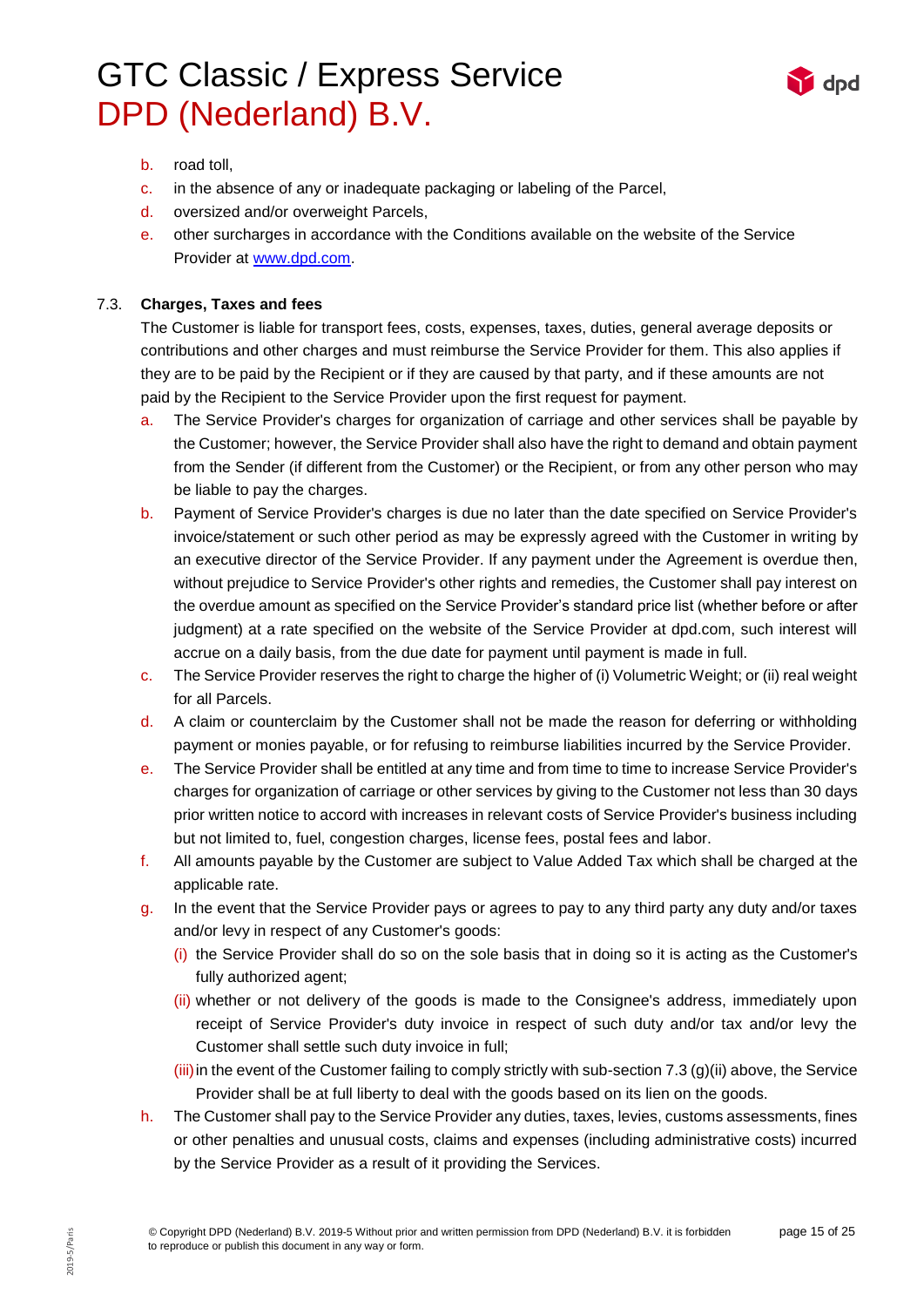

- i. The Customer must notify the Service Provider about any query in relation to any invoice from the Service Provider within 14 calendar days of the invoice date and confirm that query to the Service Provider by notice in writing within 28 calendar days of the invoice date. If the Customer does not do this, the Service Provider will not be liable (whether in contract, tort, negligence or otherwise and howsoever arising) for any error in the invoice nor shall the Service Provider be required to re-pay any sums paid by the Customer unless the Customer can prove that:
	- it was not reasonably possible for the Customer to notify the Service Provider of the query, or confirm it in writing, within the time set above; and
	- (ii) the notification or confirmation was made at the first reasonable opportunity and in any event no later than 6 months after the invoice date.
- 7.4. The Service Provider reserves the right to make the provision of its Services dependent upon payment in advance or upon securing of the fees, or part thereof, by the Customer.

If there are any doubts about the ability of the Customer to meet their payment obligations, the Service Provider reserves the right to request payment in advance or provision of security; even after an order has been placed. If payment is not made in advance or no securities are furnished, the Service Provider reserves the right to dissolve the Agreement and to discontinue the provision of Services immediately, without prior notice to the Customer.

### **8. Liability for loss and damage and delay**

- 8.1. Subject to the conditions of this article 8 and articles 5.3, 9, 10 and 11, the Service Provider shall be liable for any physical loss of, or physical damage to, goods during Transit (as defined in article 6), and storage, except as described in the specific provisions published on the website of the Service Provider at [www.dpd.com](http://www.dpd.com/) and except to the extent that such loss or damage has arisen from or consists of:
	- (i) the Customer or Recipient not taking or accepting delivery within a reasonable time in accordance with the applicable Service Conditions;
	- (ii) a breach of the Agreement including these Conditions, including the breach of any of the Customer warranties set out in article 5.1, the Services condition or the general terms and conditions of the Service Provider.
	- (iii) loss, damage or breakage of articles which is the result of the properties inherent to goods which are excluded from the provision of Services as set out in article 5.2;
	- (iv) any act or omission by the Customer or Recipient or owner of the goods or by the employees or agents of either, and any act or omission by any person, other than the Service Provider and the DPD Network Member;
	- $(v)$  compliance by the Service Provider or a DPD Network Members with the instructions from the Customer or Recipient or its employees or agents;
	- (vi) inability of the Service Provider to provide copies of delivery records and signature and deletion of data, loss or and irretrievability of data stored on magnetic tapes, files or other storage media, or erasure or damage of photographic images or soundtracks from exposed film;
	- (vii) inherent liability to wastage in bulk or weight, latent defect or inherent defect, vice or natural deterioration of the goods, wear and tear, depreciation, moths, vermin, or the effect of any process of cleaning, dyeing or restoring any article;
	- (viii) seizure under legal process, any other acts or omissions of any customs office, governmental bodies or other regulatory agencies and any observance by the Service Provider and the DPD Network

2019-5/Paris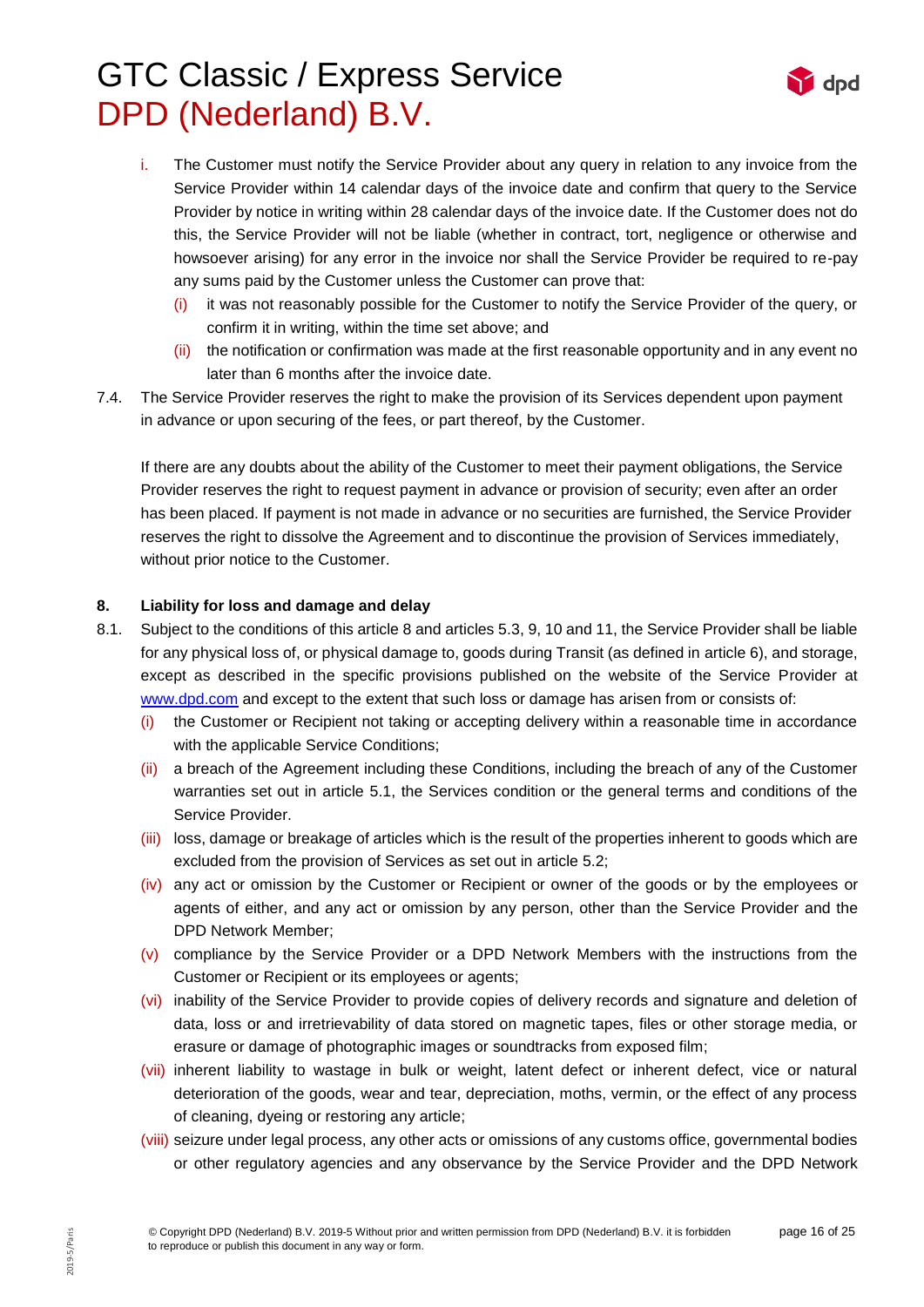

Member of rules and regulations and decisions and orders issued by customs, governmental bodies and regulatory agencies;

- (ix) any force majeure event, meaning an event beyond the reasonable control of the Service Provider and which is not for the risk of the Service Provider under the Agreement, these Conditions, the general terms and conditions of the Service Provider or the Service Conditions, including but not limited to seizure under a legal process, consequence of war, invasion, act of foreign enemy hostilities (whether war is declared or not), civil war, rebellion, insurrection, military or usurped power or confiscation, requisition, destruction of or damage to property, extreme weather conditions, compliance with any law, or order of any government or public or local authority, riots, civil commotion, strikes, lockouts, general or partial stoppage or restraint of labor from whatever cause, accident, breakdown of plant or machinery, disruption of road and/or air traffic, fire, flood, storm or default by suppliers or subcontractors such as Carriers, pressure waves caused by aircraft or other aerial devices travelling at sonic or supersonic speeds, the direct or indirect effect of ionizing radiations or contamination by radioactivity;
- (x) fraud by the Customer or the owner of the goods or the servants or agents of either.
- 8.2. The Service Provider use its reasonable efforts to convey and deliver a Parcel the indicative Transit time pursuant to the Service Conditions. The Transit and delivery time are not binding and no rights may be derived therefrom and in no event shall lead to a claim from the Customer on the Service Provider.
- 8.3. For the avoidance of doubt, the Service Provider is not liable in the event that:
	- a. the Parcel was not in Transit or in storage (as defined in article 6) at the time of the loss or damage incurring event;
	- b. and/or the Parcel does not have a Scan Record or another form of record showing that the Parcel was entrusted to the Service Provider, the Service Provider shall not be liable for loss or damage to the Parcel.
- 8.4. The Service Provider does not provide insurance coverage for losses, damages, loss of profits and delays not covered or excluded under this article 8, or in excess of the relevant limitations of liability set forth in articles 9 and 10. Should the Customer or the Recipient require insurance covering the above referred not assumed liabilities and risks, the Customer and/or the Recipient shall procure such insurance cover be provided by their insurer(s) or insurance broker(s).
- 8.5. The Service Provider does not make any warranty nor accept any liability other than expressly set forth in these Conditions.

### **9. Limitation and exclusion of liability**

- 9.1. Except where apply (1) any increased cap offered by the Service Provider as published on the website of the Service Provider or (2) any "Extended Cover" purchased by the Customer and based on declared value of goods as specified in the Service Provider website at [www.dpd.com,](http://www.dpd.com/) and subject to articles 5.2, 8, 11, 12 and 13 hereof and the other provisions of this article 9, the Service Provider's liability for the loss of or damage to any goods and/or for any other matter (howsoever arising) under an Agreement shall be limited to the lesser of the repair or replacement cost of lost or damaged goods (the Customer shall provide proof of value of goods lost or damaged) and;
	- a. in case of transportation by road by the Carrier engaged by the Service Provider, the liability cap set out in the Agreement and these Conditions;
	- b. in case of transportation by air by the Carrier engaged by the Service Provider, the liability cap set out in the Agreement and these Conditions;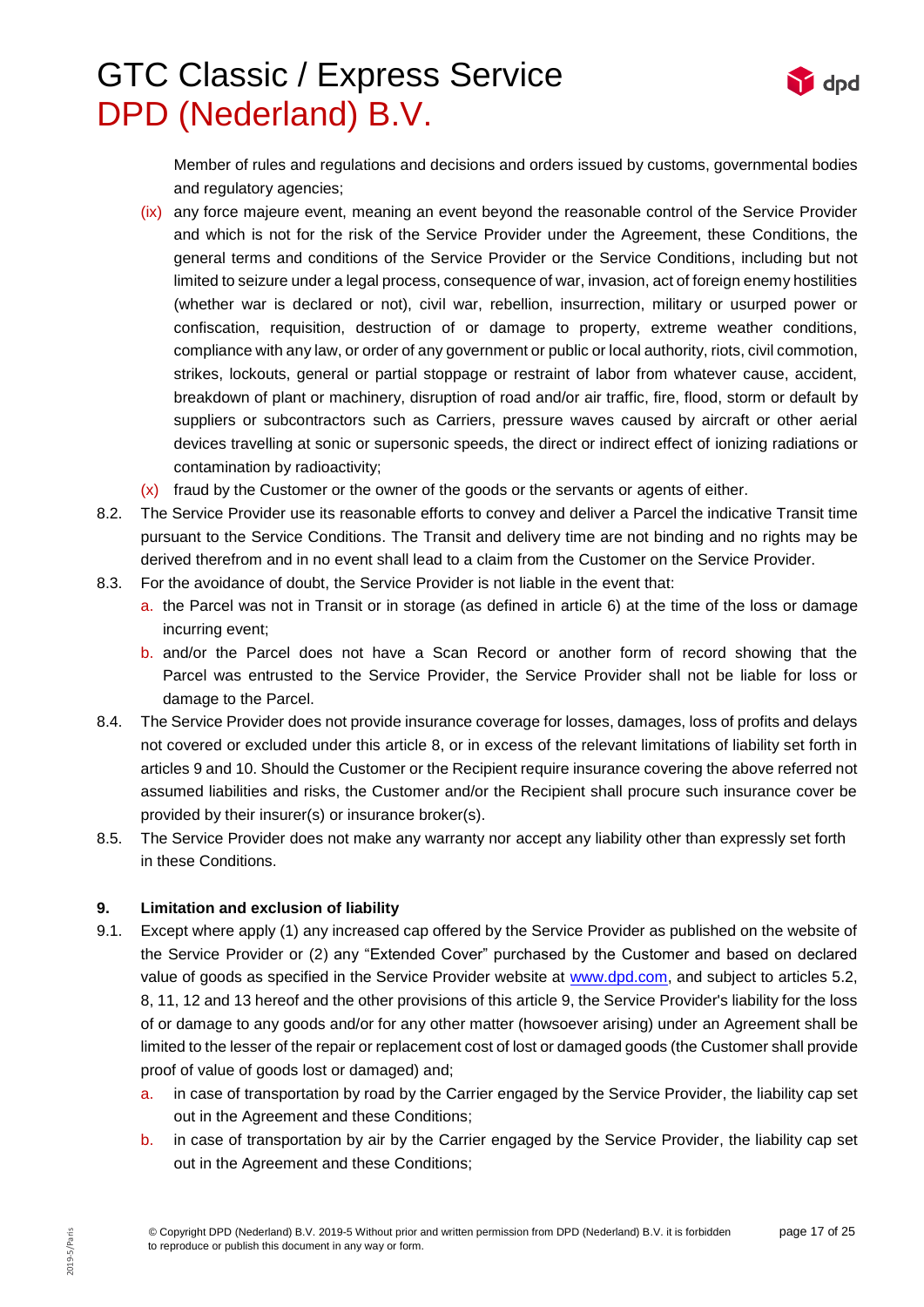

- c. in case of transportation using combined means of air and road transportation by the Carrier engaged by the Service Provider, up to the liability cap mentioned in in the Agreement and these Conditions;
- d. for all Parcels undertaken as part of Services tailored by the Service Provider to the Customer's individual requirements, these Services shall be subject to any limitation of liability set out in the relevant agreement entered into between the Customer and the Service Provider.
- 9.2. In the case of cash-on-delivery Parcels delivered by the Carrier, the Service Provider will not be held liable in the following cases or as specified in the Service Provider website at [www.dpd.com:](http://www.dpd.com/)
	- a. when the Customer has not submitted a written complaint to the Service Provider within a period of 15 days after delivery detailing the non-receipt of the cash-on-delivery amount;
	- b. in the case of damage that results from incorrect or incomplete details on the cash-on-delivery Parcel and/or incorrect labelling and/or illegible information on the cash-on-delivery parcel label;
	- c. if non-collection of the cash-on-delivery amount is attributable to an error or negligence on the part of the Customer; when delays occur in collecting or transferring the cash-on-delivery fees;
	- d. if the value of the goods or the cash-on-delivery fees exceeds the maximum cash-on-delivery fee defined in the specific provisions set out by the Service Provider as published on its website at [www.dpd.com.](http://www.dpd.com/)
- 9.3. The Service Provider shall under no circumstances be liable to the Customer for any loss of profit, or any indirect or consequential loss, including, but not limited to the costs of recompiling the information contained on the goods, arising under or in connection with the Agreement.

### **10. Extended Cover**

- 10.1. For all Services governed by these Conditions, if the Customer has paid or agreed to pay the Service Provider's charge for 'Extended Cover' and the Service Provider has agreed to the extension, the Customer shall benefit from extended liability insurance as defined in the specific provisions set out by the Service Provider as published on its website at www.dpd.com.
- 10.2. The actual value of any goods lost or damaged shall be ascertained by reference to its repair, replacement, resale or fair market value at the time and place of collection, whichever is less. In no event shall such value exceed the original cost of the item actually paid by the Customer.
- 10.3. If a Customer requires 'Extended Cover', it shall fully disclose to the Service Provider, should it so request, the nature of goods to be carried. The Service Provider shall, in its sole discretion, decide whether 'Extended Cover' shall apply to any Parcel for which it is requested.

#### **11. Claims**

11.1. The Service Provider must be notified not later than the time of delivery in the case of apparent loss or damage.

In the case of loss or damage which is not apparent, the fact of this taking delivery shall be prima facie, evidence that the Recipient has received the goods in the condition described in the consignment note. In the case of loss or damage which is not apparent the claims referred to shall be made in writing within seven (7) days of delivery in the case of non-apparent loss or damage, excluding Sundays and public holidays.

The claims must be made in writing, and should be justified with accurate, complete and quantified information, dated and signed. The Customer should confirm any loss, damage or delay by notice in writing within twenty-one (21) days of the date of dispatch.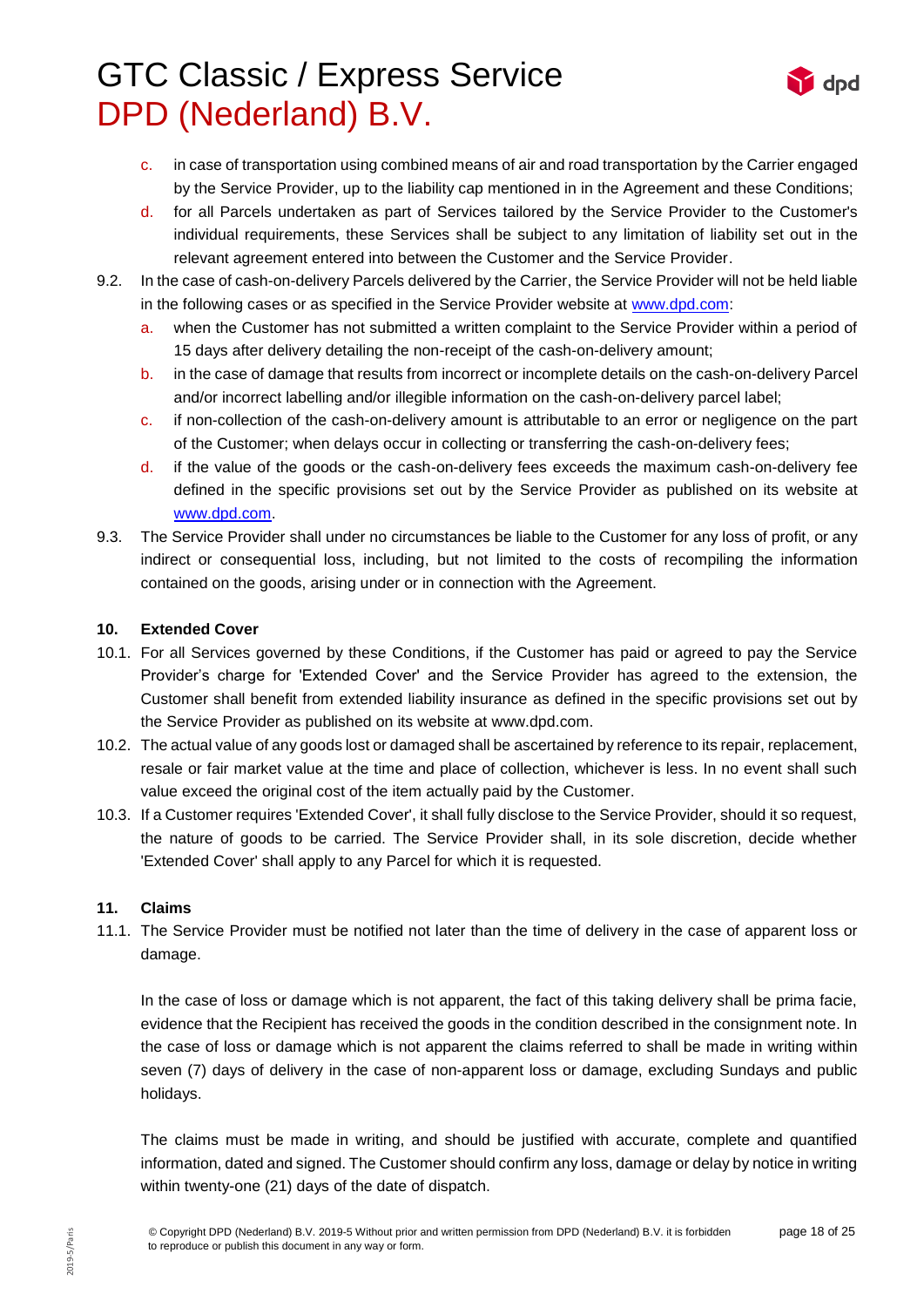d<sub>nd</sub>

If the Customer fails to do so or fails to justify the claims, the Service Provider shall not be liable for any loss, damage or delay, save and except where the Customer proves that:

- a. it was not reasonably possible for the Customer to advise the Service Provider or make such claim in writing within the time limit applicable; and
- b. such advice or claim was made within a reasonable time,

in which case the Service Provider shall not have the benefit of exclusion of liability afforded by this article 11.1.

- 11.2. The limitation period of the Customer's rights to claim damages with the Service Provider shall in any case - unless a legal action is brought - be one (1) year. In the event of partial losses, damages or delays the limitation term starts on the date of delivery. In the event of complete loss, the limitation term starts on the thirtieth day after the agreed upon delivery term. In the event no delivery term was agreed upon, the limitation term start on the sixtieth day of the receipt of the Parcels by the Carrier. In all other cases, the limitation term starts three months after entering into the Agreement.
- 11.3. In the event of a claim for damages, the Customer must be able to present the Parcel for inspection at the location on time suitable upon Service Provider's request.
- 11.4. All claims must be fully documented pursuant to the requirements described on the Service Provider's website and the Service Provider shall have no obligation to pay any claim until all fees and other related charges and taxes related to the relevant Parcel have been paid.
- 11.5. Any payment of any claim by the Service Provider shall be a full and final settlement of such claim.

### **12. Customer's indemnity**

- 12.1. The Customer shall indemnify the Service Provider against all liabilities, costs, expenses, damages and losses (including but not limited to any direct, indirect or consequential losses, loss of profit, loss of reputation and all interest, penalties and legal costs (calculated on a full indemnity basis) and all other reasonable professional costs and expenses) suffered or incurred by the Service Provider arising out of or in connection with:
	- (i) any negligent act, negligent omission, negligent misdirection or negligent misstatement by the Customer, Sender or Recipient, its servants or agents;
	- (ii) claims of any nature for loss or damage resulting from the transportation of dangerous goods or goods which are not accepted for the provision of Services by the Service Provider pursuant to article 5.2 (provided that the provision of Services has not been accepted by the Service Provider or should such acceptance be given the Customer has been in breach of its undertakings, representations and warranties in respect of the shipped dangerous goods under these Conditions);
	- (iii) claims and demands of any nature in respect of loss of or damage to the goods made by the Recipient and/or any third party additional to or in excess of the limits of liability of the Service Provider set out in these Conditions;
	- (iv) any claims made or penalties imposed by any customs office, tax authorities and/or any other governmental bodies or regulatory agencies because of any breach of the Customer's obligations, representations and warranties;
	- $(v)$  claims and demands made by any third party attributable to lack of authority on the part of the Customer to enter into the Agreement upon these Conditions;
	- (vi) breach of any of the warranties set out in article 5.1;
	- (vii) any inaccurate or false information supplied to the Service Provider by the Customer which relates to the Customer and/or the goods comprised in any Parcel;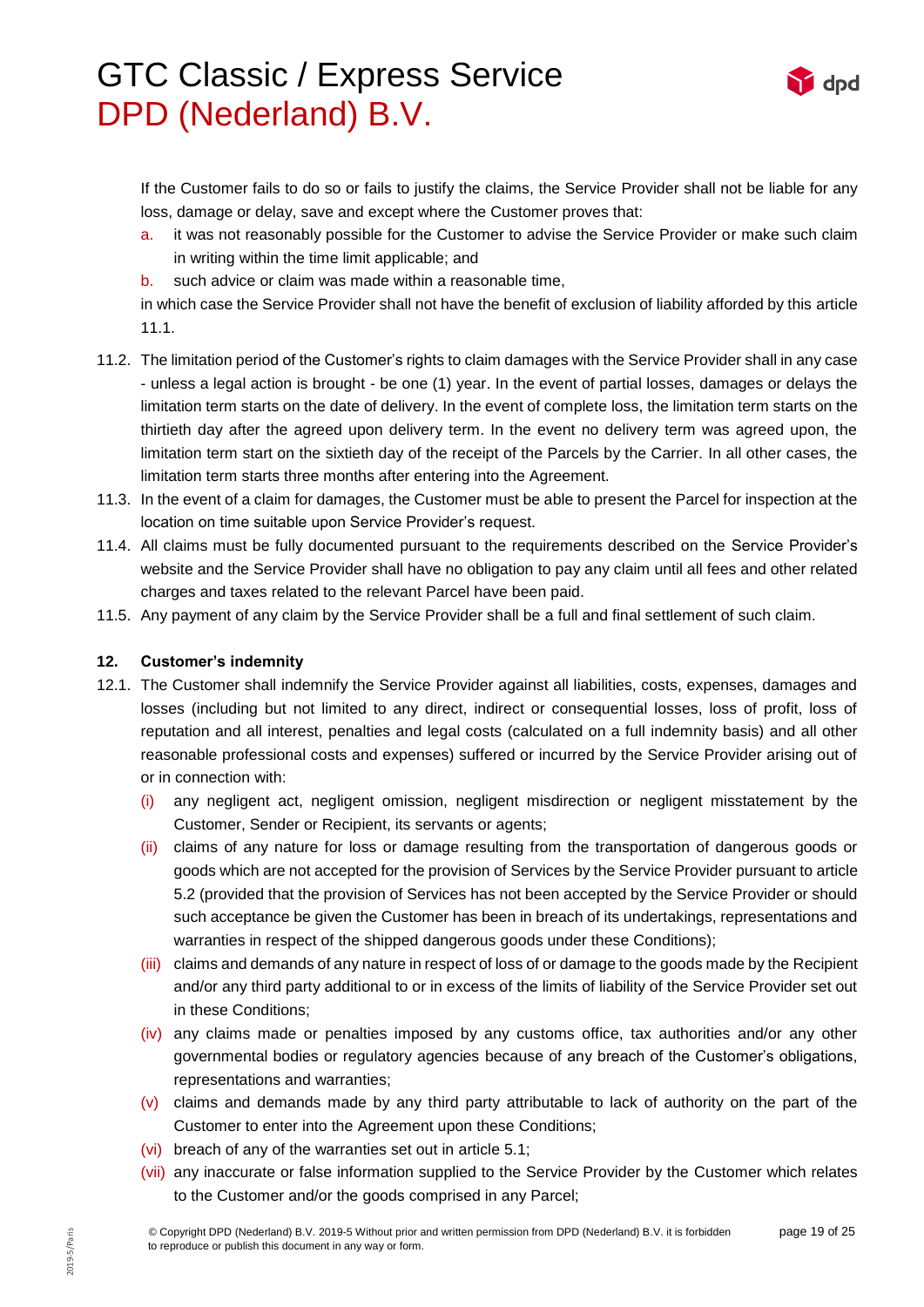

- (viii) the Customer's failure to include the relevant Commodity Code, where required by the Service Provider under these Conditions;
- (ix) the Customer's failure to provide correct written notification in advance of any Parcel which is not standard or permanent export;
- (x) any claim being made by any third party against the Service Provider in respect of loss of or damage to the goods or in respect of any conversion of or interference with the goods.

### **13. Extension of protection to employees and agents**

The Customer acknowledges and agrees that the provisions of articles 5.3, 8, 9, 10, 11, 12, and 15 are aimed at extending the protection of, at limiting the liability of, and at indemnifying the employees and agents of the Service Provider and that such provisions have been entered into and shall be enforceable by the Service Provider for itself and as trustee or agent for such employees and agents.

### **14. Liens and other retention right and offsetting**

### 14.1. **Lien and retention**

ln the event of claims against the Customer which are due and, where legally permissible, not yet due, the Service Provider shall have a lien on all goods carried for the Customer for any amount due to the Service Provider whether pursuant to the Agreement or otherwise and for the cost of recovering the same and has the right to retain the goods and other assets handed over to the Service Provider or which have otherwise come into Service Provider's possession.

If payment has not been completed within a time limit of thirty (30) days, the Service Provider will be free to dispose of the relevant goods as it sees fit. The right of retention will apply to all goods which had been handed over to the Service Provider and will be applied to the balance arising from all business activities with the Customer.

The Customer is not entitled to assert a right of retention against the Service Provider.

#### 14.2. **Offsetting**

The Customer is not entitled to offset claims against claims asserted by the Service Provider, except for claims that a court of law has judged legally valid or that the Service Provider has acknowledged as legitimate.

#### 14.3. **Prohibition on assignment**

The Customer may not assign rights and duties under the Agreement to a third party and/or transfer the contractual relationship to a third party without the prior written permission of the Service Provider.

#### **15. Data Protection**

The Service Provider collects personal information about the Customer and Recipient when the Customer and the Recipient voluntarily submit information directly to the Service Provider or Service Provider's website. This can include information the Customer or Recipient provides to the Service Provider when the Customers or Recipient completes a form, purchases Services, makes a shipment or takes delivery of a Parcel, corresponds with the Service Provider, subscribes to Service Provider's newsletters and other forms of marketing information or responds to Service Provider's surveys or promotions, etc. The Service Provider also collects personal information from the Customer indirectly such as information about the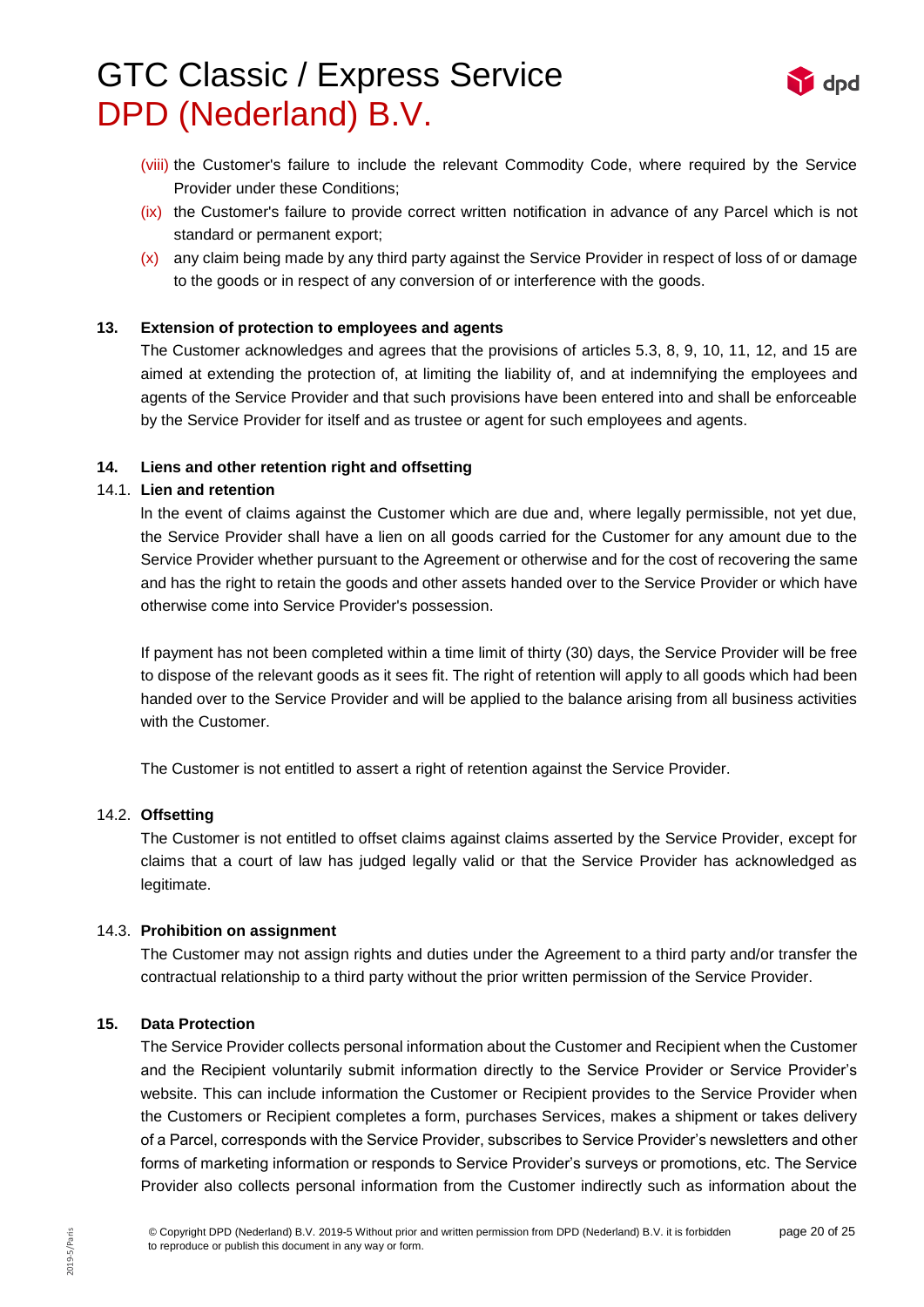

pages the Customer or the Recipient looks at on the Service Provider's website or the device the Customer or Recipient connects to the Service Provider' website with.

By entering into the Agreement, the Customer consents to the Service Provider using the personal data for the purposes of the Service Provider (or its agents or subcontractors) performing its obligations under the Agreement and the Conditions. In particular, the Customer consents to the Service Provider sharing shipment data, including personal data, to customs if such is necessary for customs clearance and customs may record and use that data for customs, safety and security purposes as required in the frame of the clearance process. The Customer also consents to the Service Provider sharing this data with GeoPost SA [having its registered office at 26 rue Guynemer, 92130 ISSY LES MOULINEAUX, France], its subsidiaries and branches, and confirms that the Service Provider can do the same with the Recipient's personal data. Should the Customer provide any data to the Service Provider concerning a Recipient or third party in connection with a Parcel, the Customer warrants that it has complied with applicable data protection laws including obtaining all necessary consents and approvals for the provision of such data to the Service Provider and its processing by the Service Provider in relation to the handling and transportation of the Parcel, as well as it has complied with all applicable data protection laws including providing the relevant data subject with all information in connection with the collection, transfer and processing of such data.

The Service Provider undertakes to use and process the personal data of the Customer and/or the Recipient in accordance with the applicable laws and regulations governing data protection and privacy. The personal information the Service Provider collects may be transferred to and stored in countries outside of the jurisdiction the Customer and the Recipient are in. Some of these jurisdictions offer differing levels of protection in respect of personal information and may, in certain instances, be less protective than the jurisdiction the Customer and the Recipient are resident in. The Service Provider will take all steps to ensure that the personal information of the Customer and the Recipient is treated securely and in accordance with applicable laws and this present provision, so as an adequate level of personal data protection can be offered. The data controller may transfer the personal data of the Customer and the Recipient to countries outside the EEA and by remitting a Parcel and signing the Transportation Document, the Customer consents to the transfer of such personal data to those countries.

The Customer and the Recipient have a right to access and correct their personal information. If there is information the Customer or the Recipient would like to access or correct, it must contact the Service Provider using the contact details set out in the "Contacting us" section of the Service Provider's website and provide as much information as the Customer or the Recipient can about the information the Customer or the Recipient is looking for and the Service Provider will try and help the Customer or the Recipient find it.

The Service Provider's website may, from time to time, contain links to and from third party websites of GeoPost networks, news publications and affiliates. Please note that these websites may have their own privacy policies and their operators are responsible for their own operations.

The Service Provided may be contact in connection with the personal data of the Customer and the Consignee which the Service Provider has in its possession.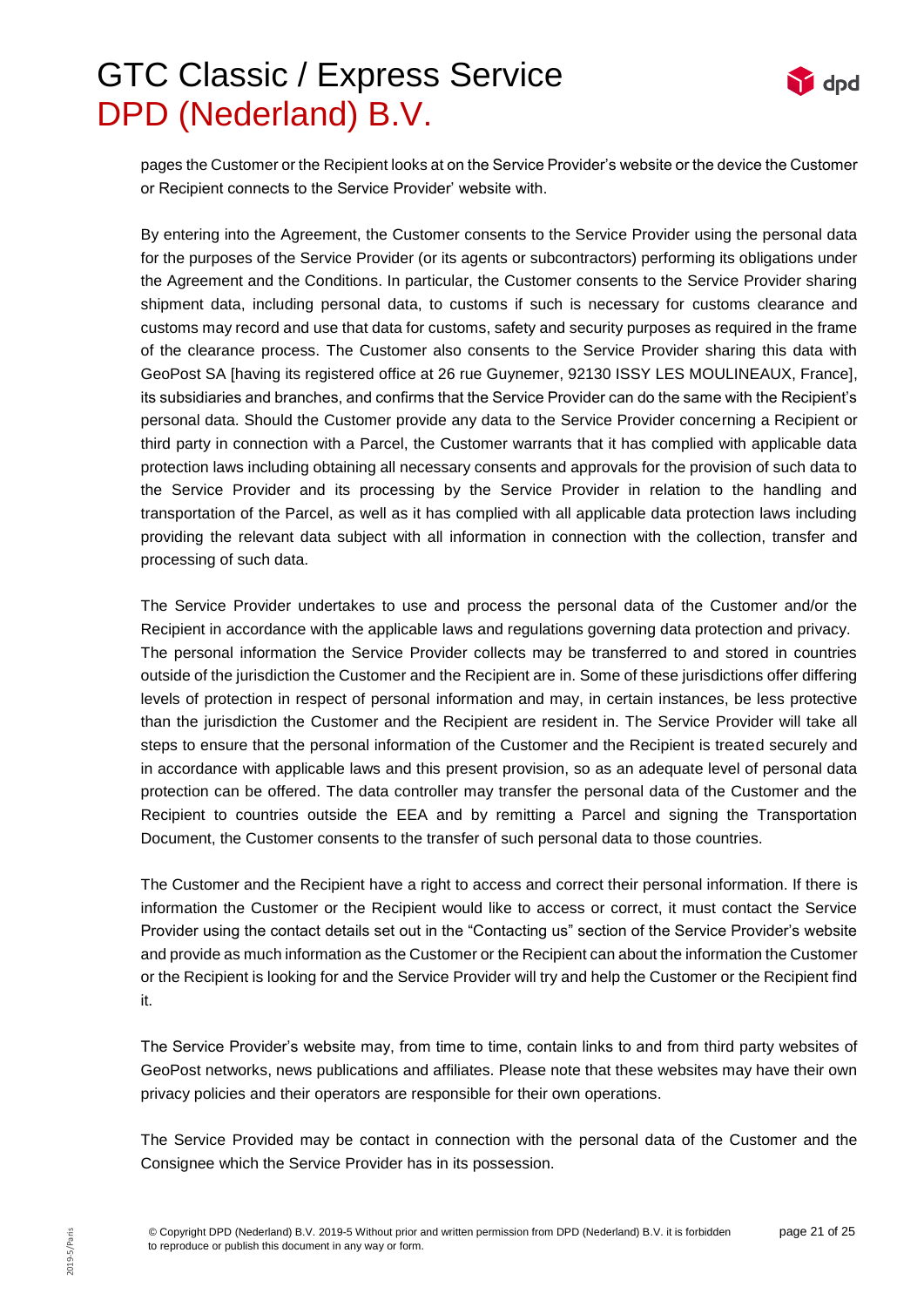

The Customer and Recipient should also be aware that the Service Provider use cookies to store and access information whilst providing access to its site. The Customer and the Recipient can find out more about the Service Provider's use of cookies in the Service Provider's cookie policy on the website of the Service Provider via [www.dpd.com.](http://www.dpd.com/)

#### **16. Compliance with Applicable Regulation / Anti-Bribery / Export Control**

The Customer represents, warrants and agrees that it has been at all times and will continue to be in compliance with all potentially applicable anti-corruption/anti-bribery laws. In particular, the Customer represents, warrants and agrees that it will not make, offer, promise, or authorize any gift of money or anything of value ("bribe") to obtain or retain business, or to direct business to any person, or to obtain any unfair advantage, in violation of applicable laws.

The Customer hereby represents and warrants to the DPD Network Member that it complies with any applicable national and international export control regulation. In this respect, the Customer represents and warrants that it complies with : (i) any applicable national and international regulation concerning dual-use items, (ii) any restrictive measure or embargo imposed in the framework of the programs of the United Nations or any other national or international program, (iii) any applicable national and international regulation against terrorism and money laundering, etc.

The Customer represents and warrants that it is not among the individuals or entities identified on any list compiled pursuant to Executive Order 13224 for the purpose of identifying suspected terrorists or on the most current list published by the U.S. Treasury Office of Foreign Assets Control (OFAC) at its official website,<http://www.treasury.gov/resource-center/sanctions/SDN-List/Pages/default.aspx> or any replacement website or other replacement official publication of such list ("SDN").

In addition, the Customer is hereby informed and accepts that the data of its employees, its own clients (individuals and undertakings, hereinafter the "Clients") , of the clients of its Clients if applicable (hereinafter the "Final Clients") and of the Recipients relating to the performance of the Services be uploaded in the SDN monitoring tool of the DPD Network Member in order to verify that such employees, Clients and Final Clients are not identified on the SDN list. The Customer undertakes to inform its employees and Clients of such use of the employees, Clients, Final Clients, Recipients' data by the DPD Network Member. The Customer hereby undertakes to notify to the DPD Network Member any knowledge or suspicion it may have that its employees, Clients, the Final Clients or Recipient are in breach with any of the above-mentioned regulations or are identified on the SDN list.

Otherwise, the Customer shall be deemed in breach of these Conditions and the DPD Network Member shall have the right, in its sole discretion, to (i) stop or suspend the Services, (ii) transfer any required information to the competent authorities and/or (iii) apply the procedure required by such competent authorities including the destruction of the Parcel at the Customer's cost. The Customer shall inform its employees and Clients prior to the performance of the Services of the above mentioned DPD Network Member's rights and obtain their consent to such provisions. The DPD Network Member will under no circumstances be held liable for the interruption or suspension of the Services, the transfer of the employees, Clients, Final Clients or Recipient's data further to the request of the competent authorities, the destruction of the Parcel or any other appropriate measure taken by the DPD Network Member in application of the present Article.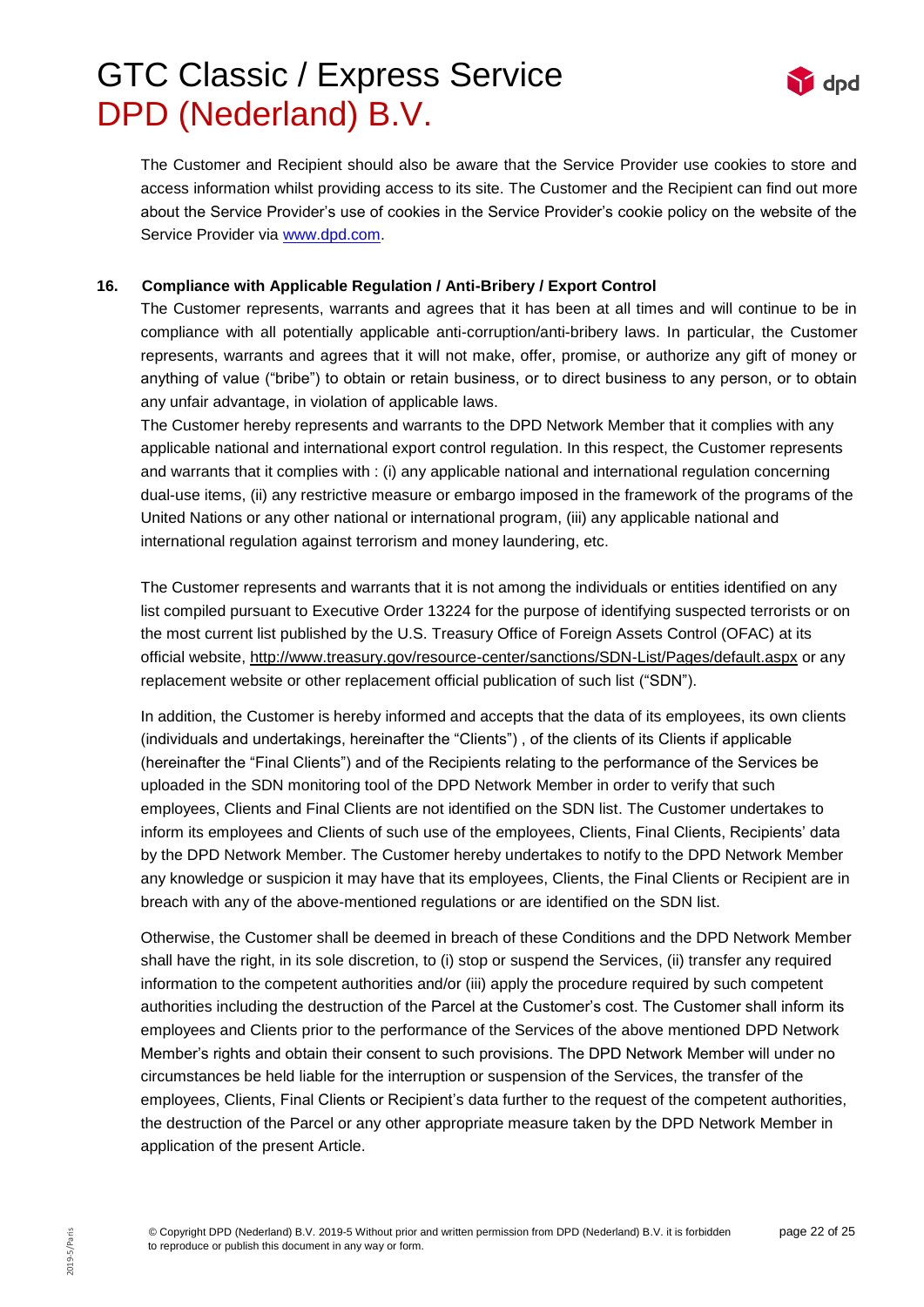

#### **17. Non-Waiver**

Any failure by the Service Provider to enforce or apply any provision of these Conditions shall not constitute a waiver of that provision and shall not otherwise remove or reduce Service Provider's right to enforce that provision.

#### **18. Severability**

If any of these Conditions or any part is held to be invalid for any purpose, it shall for that purpose be deemed to have been omitted but shall not prejudice the effectiveness of the remainder of these Conditions.

### **19. Intellectual Property**

All Intellectual Property Rights in any materials (including software) supplied by the Service Provider to the Customer and in any methods of work and processes used by the Service Provider in connection with this Agreement are and shall remain the exclusive property of the Service Provider.

"CLASSIC", "Pickup" and "Predict" are registered and protected trademarks of the Service Provider. Nothing in these Conditions shall imply any license or other permission to use or reproduce any such trademarks, materials, methods and processes save as expressly agreed in writing by the Service Provider.

### **20. Dispute Resolution**

### 20.1. **Jurisdiction**

Any dispute arising in relation to the contractual relationships between the Customer and the Service Provider and/or the services rendered by the Service Provider or connected with these Conditions and/or any other legal relationship between the Service Provider and the Customer shall be subject to the Exclusive competence of the courts of the country of the seat of the Service Provider.

#### 20.2. **Domicile choice**

The Service Provider chooses it corporate seat as the domicile for all legal proceedings.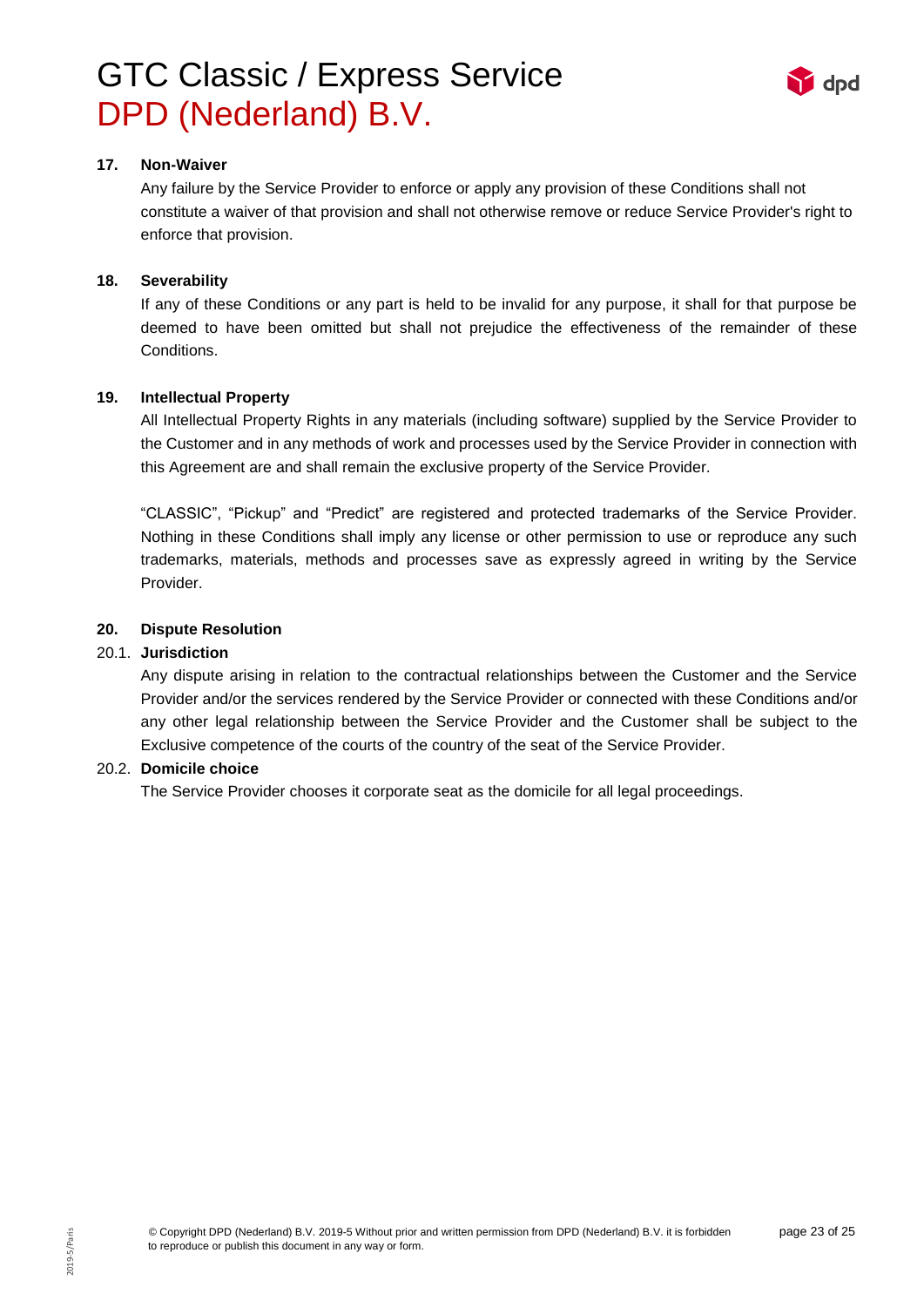

## **Appendix 1 – Selected Countries**

| Belgium (BE)        | (DPD Belgium SA)                                           |  |
|---------------------|------------------------------------------------------------|--|
| Croatia (HR)        | (DPD Croatia)                                              |  |
| Czech Republic (CZ) | (Direct Parcel Distribution CZ sro)                        |  |
| Estonia (EE)        | (DPD EESTI AS)                                             |  |
| France (FR)         | (Chronopost SAS)                                           |  |
| France (FR)         | (DPD France SAS)                                           |  |
| Germany (DE)        | (DPD (Deutschland) GmbH)                                   |  |
| Hungary (HU)        | (DPD Hungaria Futarpostai Csomagkuldo Szolgaltato KFT)     |  |
| Ireland (IE)        | (Interlink Ireland LTD)                                    |  |
| Latvia (LV)         | (DPD Latvija SIA)                                          |  |
| Lithuania (LT)      | (DPD Lietuva UAB)                                          |  |
| Luxembourg (LU)     | (DPD (Luxembourg) SARL)                                    |  |
| Netherlands (NL)    | (DPD (Nederland) B.V.)                                     |  |
| Poland (PL)         | (DPD Polska SP.ZO.O)                                       |  |
| Portugal (PT)       | (Chronopost Portugal Transporte Expresso International SA) |  |
| Slovakia (SK)       | (Direct Parcel Distribution SK sro)                        |  |
| Slovenia (SI)       | (DPD Kurirska in Paketna Distribucija DOO)                 |  |
| Spain (ES)          | (SEUR GeoPost SL)                                          |  |
| Switzerland (CH)    | (DPD (Schweiz) AG)                                         |  |
| United Kingdom (UK) | (DPDgroup UK LTD)                                          |  |